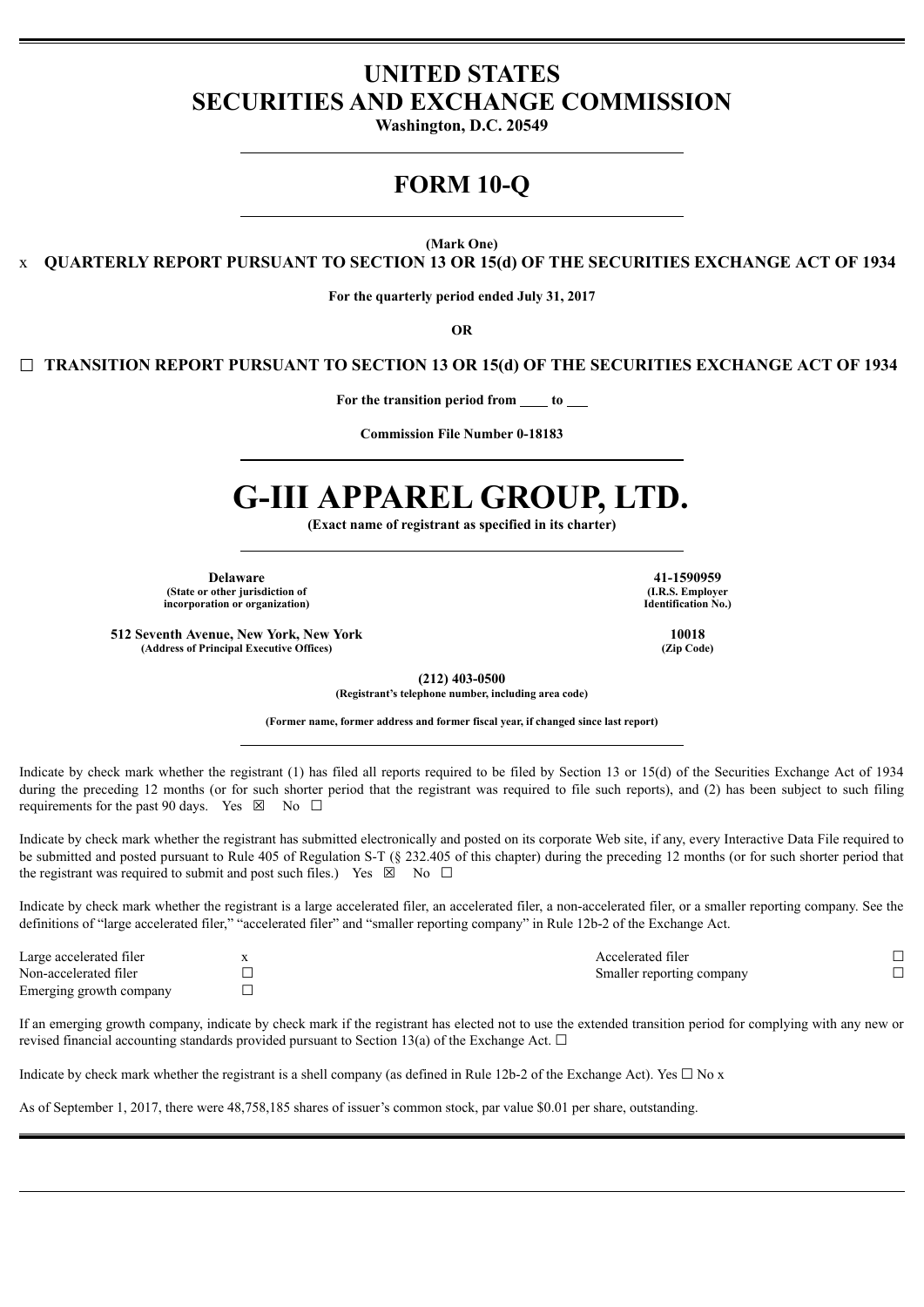### **TABLE OF CONTENTS**

| × |  |
|---|--|
|---|--|

<span id="page-1-0"></span>

| Part I    | <b>FINANCIAL INFORMATION</b>                                                                                 |    |
|-----------|--------------------------------------------------------------------------------------------------------------|----|
| Item 1.   | <b>Financial Statements</b>                                                                                  |    |
|           | <u>Condensed Consolidated Balance Sheets - July 31, 2017, July 31, 2016 and January 31, 2017</u>             |    |
|           | Condensed Consolidated Statements of Operations and Comprehensive Loss - For the Three Months Ended July 31, |    |
|           | 2017 and 2016                                                                                                | 4  |
|           | Condensed Consolidated Statements of Operations and Comprehensive Income (Loss) - For the Six Months Ended   |    |
|           | July 31, 2017 and 2016                                                                                       |    |
|           | Condensed Consolidated Statements of Cash Flows - For the Six Months Ended July 31, 2017 and 2016            | 6  |
|           | Notes to Condensed Consolidated Financial Statements                                                         |    |
| Item 2.   | <u>Management's Discussion and Analysis of Financial Condition and Results of Operations</u>                 | 14 |
| Item 3.   | Quantitative and Qualitative Disclosures About Market Risk                                                   | 21 |
| Item 4.   | <b>Controls and Procedures</b>                                                                               | 21 |
| Part II   | <b>OTHER INFORMATION</b>                                                                                     |    |
| Item 1A.  | <b>Risk Factors</b>                                                                                          | 23 |
| Item $6.$ | <b>Exhibits</b>                                                                                              | 23 |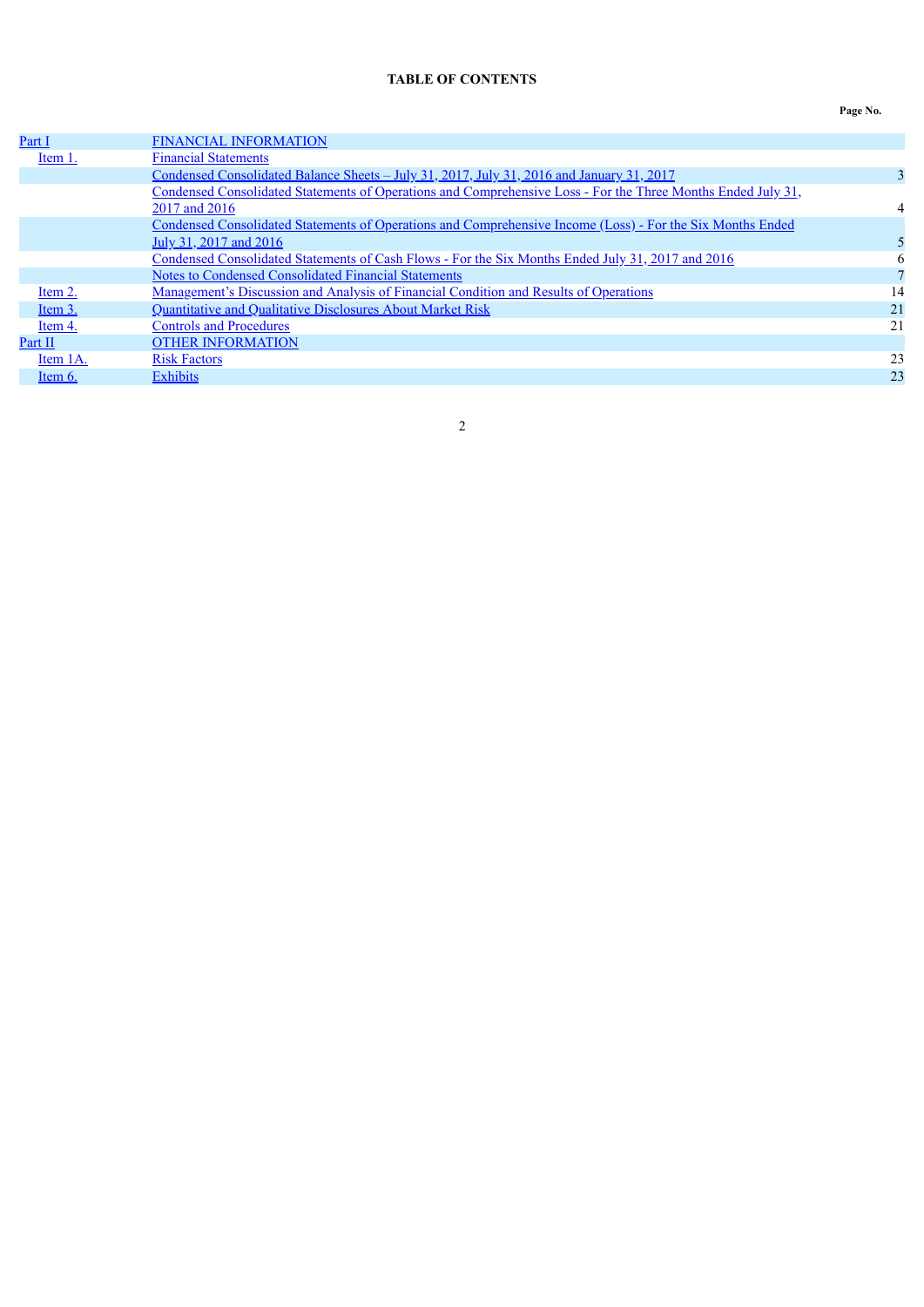### **PART I – FINANCIAL INFORMATION**

#### <span id="page-2-2"></span><span id="page-2-1"></span><span id="page-2-0"></span>**Item 1. Financial Statements.**

### **G-III APPAREL GROUP, LTD. AND SUBSIDIARIES**

### **CONDENSED CONSOLIDATED BALANCE SHEETS**

|                                                                                               | <b>July 31,</b><br>2017 |             | <b>July 31,</b><br>2016 |                                          | January 31,<br>2017 |           |
|-----------------------------------------------------------------------------------------------|-------------------------|-------------|-------------------------|------------------------------------------|---------------------|-----------|
|                                                                                               |                         | (Unaudited) |                         | (Unaudited)                              |                     |           |
| <b>ASSETS</b>                                                                                 |                         |             |                         | (In thousands, except per share amounts) |                     |           |
| <b>CURRENT ASSETS</b>                                                                         |                         |             |                         |                                          |                     |           |
| Cash and cash equivalents                                                                     | \$                      | 58,782      | $\mathbb{S}$            | 44,950                                   | $\mathbb{S}$        | 79,957    |
| Accounts receivable, net of allowances for doubtful accounts and sales discounts of \$79,395, |                         |             |                         |                                          |                     |           |
| \$64,016 and \$95,686, respectively                                                           |                         | 287,570     |                         | 243,108                                  |                     | 263.881   |
| Inventories                                                                                   |                         | 655,272     |                         | 569,996                                  |                     | 483,269   |
| Prepaid income taxes                                                                          |                         | 23,338      |                         | 31,130                                   |                     | 8,885     |
| Deferred income taxes, net                                                                    |                         |             |                         | 17,576                                   |                     |           |
| Prepaid expenses and other current assets                                                     |                         | 58,653      |                         | 33,149                                   |                     | 46,946    |
| Total current assets                                                                          |                         | 1,083,615   |                         | 939,909                                  |                     | 882,938   |
| <b>INVESTMENTS IN UNCONSOLIDATED AFFILIATES</b>                                               |                         | 60,015      |                         | 62,882                                   |                     | 61,171    |
| PROPERTY AND EQUIPMENT, NET                                                                   |                         | 95,074      |                         | 103,697                                  |                     | 102,571   |
| <b>OTHER ASSETS</b>                                                                           |                         | 35,149      |                         | 24,782                                   |                     | 36,181    |
| OTHER INTANGIBLES, NET                                                                        |                         | 47,774      |                         | 10,217                                   |                     | 48,558    |
| DEFERRED INCOME TAX ASSETS, NET                                                               |                         | 16,081      |                         |                                          |                     | 15,849    |
| <b>TRADEMARKS, NET</b>                                                                        |                         | 439,637     |                         | 68,169                                   |                     | 435,414   |
| <b>GOODWILL</b>                                                                               |                         | 264,706     |                         | 49,864                                   |                     | 269,262   |
| <b>TOTAL ASSETS</b>                                                                           | $\mathbf S$             | 2,042,051   | \$                      | 1,259,520                                | $\mathbf S$         | 1,851,944 |
| <b>LIABILITIES AND STOCKHOLDERS' EQUITY</b>                                                   |                         |             |                         |                                          |                     |           |
| <b>CURRENT LIABILITIES</b>                                                                    |                         |             |                         |                                          |                     |           |
| Accounts payable                                                                              |                         | 312,191     |                         | 244,904                                  |                     | 217,902   |
| Accrued expenses                                                                              |                         | 82,387      |                         | 60,423                                   |                     | 95,275    |
| Income tax payable                                                                            |                         |             |                         |                                          |                     | 2,242     |
| Total current liabilities                                                                     |                         | 394,578     |                         | 305,327                                  |                     | 315,419   |
| NOTES PAYABLE, net of note discount and unamortized issuance costs of \$50,123, \$0 and       |                         |             |                         |                                          |                     |           |
| \$54,365, respectively                                                                        |                         | 568,834     |                         |                                          |                     | 461,756   |
| DEFERRED INCOME TAXES, NET                                                                    |                         | 15,721      |                         | 24,902                                   |                     | 14,300    |
| OTHER NON-CURRENT LIABILITIES                                                                 |                         | 41,884      |                         | 29,186                                   |                     | 39,233    |
| <b>TOTAL LIABILITIES</b>                                                                      |                         | 1,021,017   |                         | 359,415                                  |                     | 830,708   |
|                                                                                               |                         |             |                         |                                          |                     |           |
| STOCKHOLDERS' EQUITY                                                                          |                         |             |                         |                                          |                     |           |
| Preferred stock; 1,000 shares authorized; No shares issued and outstanding                    |                         |             |                         |                                          |                     |           |
| Common stock - \$.01 par value; 120,000 shares authorized; 49,051, 46,407 and 49,016 shares   |                         |             |                         |                                          |                     |           |
| issued, respectively                                                                          |                         | 254         |                         | 231                                      |                     | 253       |
| Additional paid-in capital                                                                    |                         | 448,320     |                         | 360,947                                  |                     | 437,777   |
| Accumulated other comprehensive loss                                                          |                         | (19,681)    |                         | (20, 467)                                |                     | (27, 722) |
| Retained earnings                                                                             |                         | 593,501     |                         | 561,970                                  |                     | 612,418   |
| Common stock held in treasury, at $cost - 343$ , 650 and 376 shares, respectively             |                         | (1,360)     |                         | (2,576)                                  |                     | (1,490)   |
| TOTAL STOCKHOLDERS' EQUITY                                                                    |                         | 1,021,034   |                         | 900.105                                  |                     | 1,021,236 |
|                                                                                               |                         |             |                         |                                          |                     |           |
| TOTAL LIABILITIES AND STOCKHOLDERS' EQUITY                                                    | \$                      | 2,042,051   | \$                      | 1,259,520                                | \$                  | 1,851,944 |

*The accompanying notes are an integral part of these statements.*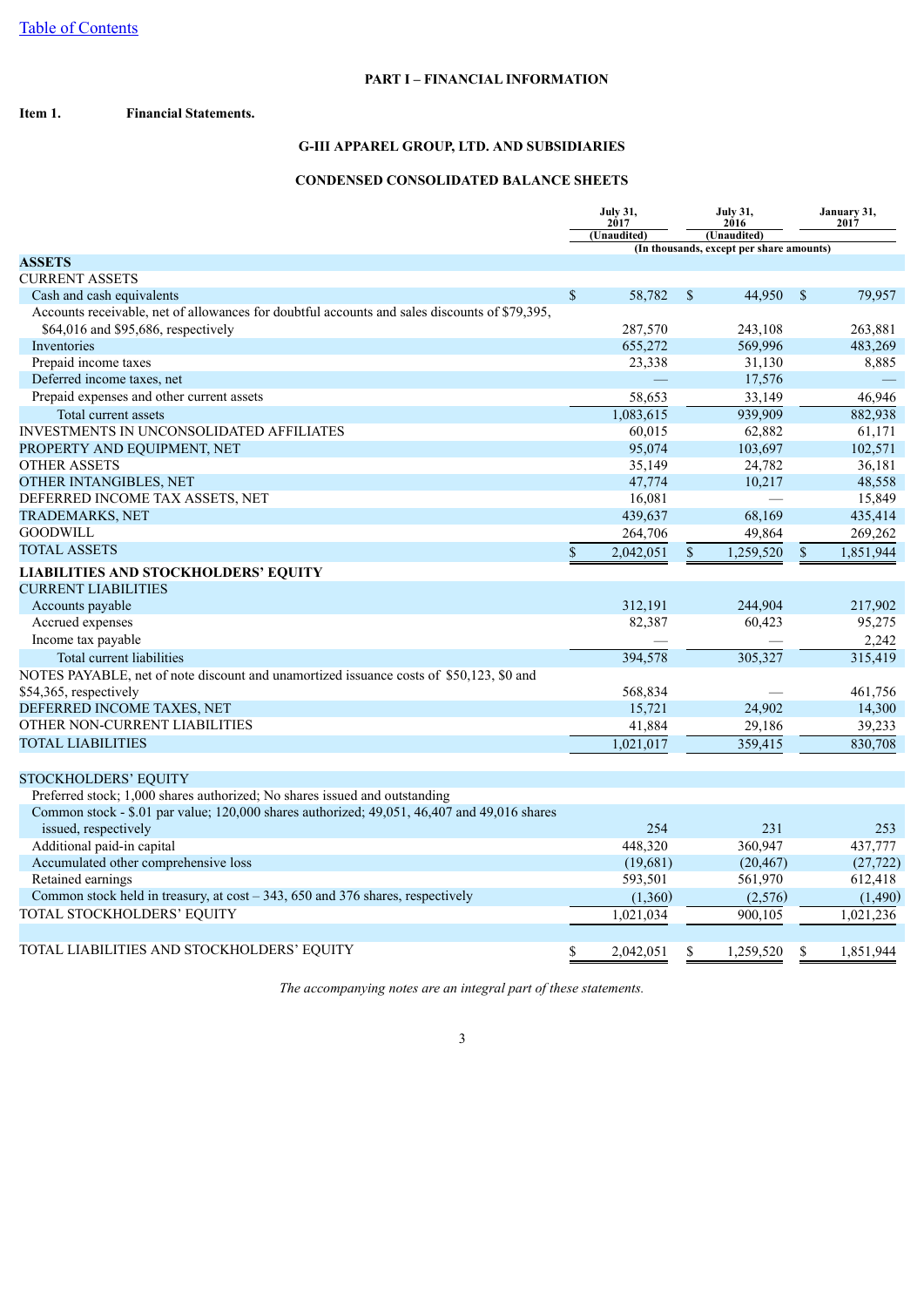### **CONDENSED CONSOLIDATED STATEMENTS OF OPERATIONS AND COMPREHENSIVE LOSS**

<span id="page-3-0"></span>

|                                               |               | Three Months Ended July 31,                 |          |
|-----------------------------------------------|---------------|---------------------------------------------|----------|
|                                               |               | 2017                                        | 2016     |
|                                               |               | (Unaudited)                                 |          |
|                                               |               | (In thousands, except per share<br>amounts) |          |
| Net sales                                     | $\mathcal{S}$ | 538,006<br>$\mathbb{S}$                     | 442,267  |
| Cost of goods sold                            |               | 335,115                                     | 286,624  |
| Gross profit                                  |               | 202,891                                     | 155,643  |
| Selling, general and administrative expenses  |               | 195,849                                     | 153,168  |
| Depreciation and amortization                 |               | 10,736                                      | 7,672    |
| Operating loss                                |               | (3,694)                                     | (5,197)  |
| Equity income in unconsolidated affiliates    |               |                                             | 348      |
| Interest and financing charges, net           |               | (9,639)                                     | (1,056)  |
| Loss before income taxes                      |               | (13, 333)                                   | (5,905)  |
| Income tax benefit                            |               | (4,765)                                     | (4,612)  |
| Net loss                                      | \$            | (8, 568)<br>\$                              | (1,293)  |
|                                               |               |                                             |          |
| <b>NET LOSS PER COMMON SHARE:</b>             |               |                                             |          |
| Basic:                                        |               |                                             |          |
| Net loss per common share                     | \$            | (0.18)<br>$\mathbb{S}$                      | (0.03)   |
| Weighted average number of shares outstanding |               | 48,689                                      | 45,667   |
|                                               |               |                                             |          |
| Diluted:                                      |               |                                             |          |
| Net loss per common share                     | \$            | (0.18)<br><sup>\$</sup>                     | (0.03)   |
| Weighted average number of shares outstanding |               | 48,689                                      | 45,667   |
|                                               |               |                                             |          |
| Net loss                                      | \$            | $(8,568)$ \$                                | (1,293)  |
| Other comprehensive income (loss):            |               |                                             |          |
| Foreign currency translation adjustments      |               | 7,973                                       | (2, 810) |
| Other comprehensive income (loss)             |               | 7,973                                       | (2, 810) |
| Comprehensive loss                            | \$            | (595)<br>\$                                 | (4,103)  |

*The accompanying notes are an integral part of these statements.*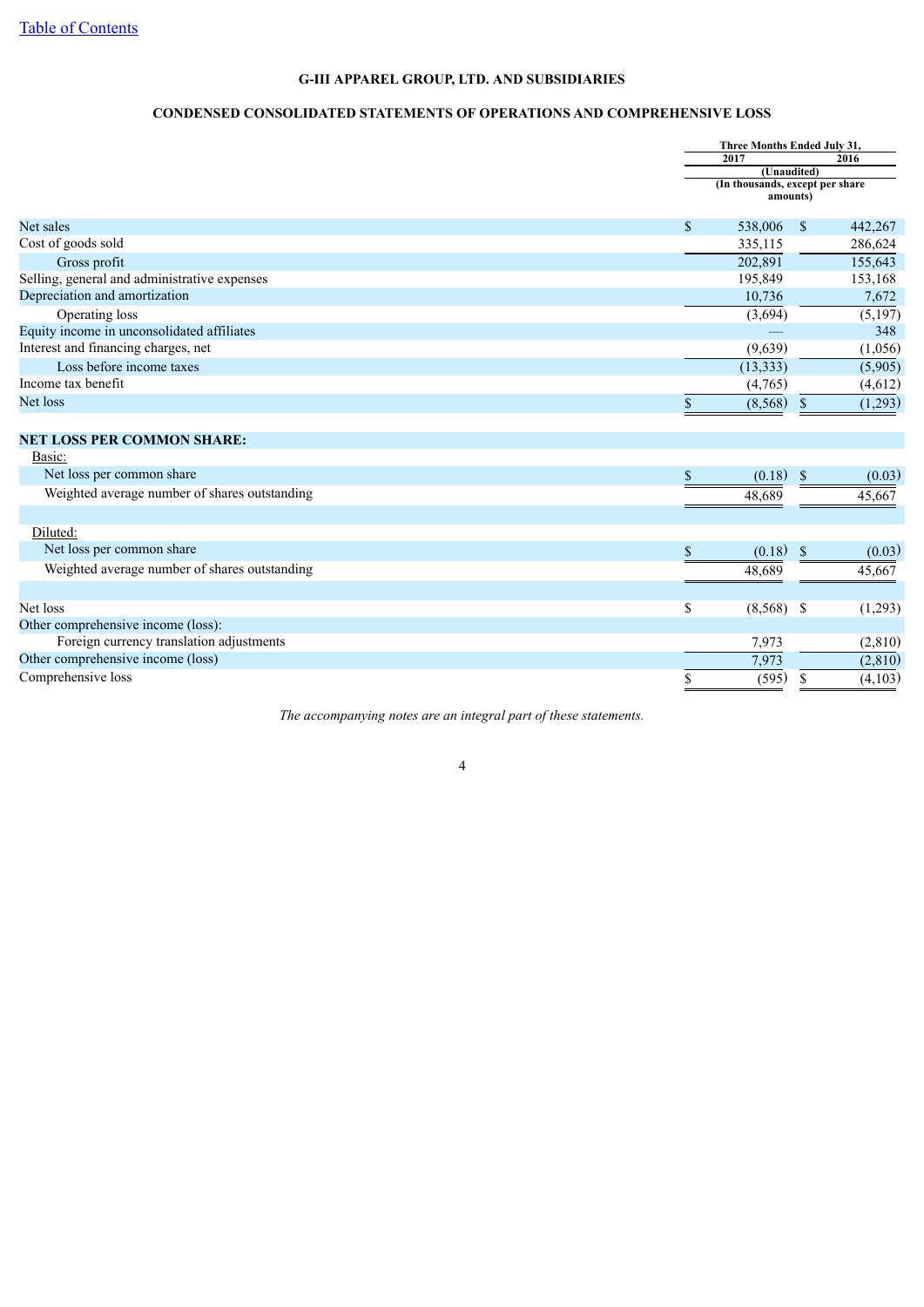### **CONDENSED CONSOLIDATED STATEMENTS OF OPERATIONS AND COMPREHENSIVE INCOME (LOSS)**

<span id="page-4-0"></span>

|                                                   |              | Six Months Ended July 31,                   |               |         |
|---------------------------------------------------|--------------|---------------------------------------------|---------------|---------|
|                                                   |              | 2017                                        |               | 2016    |
|                                                   |              | (Unaudited)                                 |               |         |
|                                                   |              | (In thousands, except per share<br>amounts) |               |         |
| Net sales                                         | \$           | 1,067,048                                   | $\mathbf{\$}$ | 899,670 |
| Cost of goods sold                                |              | 662,301                                     |               | 578,358 |
| Gross profit                                      |              | 404,747                                     |               | 321,312 |
| Selling, general and administrative expenses      |              | 393,260                                     |               | 306,273 |
| Depreciation and amortization                     |              | 20,574                                      |               | 14,865  |
| Operating profit (loss)                           |              | (9,087)                                     |               | 174     |
| Equity income (loss) in unconsolidated affiliates |              | (1,152)                                     |               | 617     |
| Interest and financing charges, net               |              | (19, 588)                                   |               | (2,298) |
| Loss before income taxes                          |              | (29, 827)                                   |               | (1,507) |
| Income tax benefit                                |              | (10, 868)                                   |               | (2,985) |
| Net income (loss)                                 | $\mathbb{S}$ | (18, 959)                                   | <sup>S</sup>  | 1,478   |
|                                                   |              |                                             |               |         |
| <b>NET INCOME (LOSS) PER COMMON SHARE:</b>        |              |                                             |               |         |
| Basic:                                            |              |                                             |               |         |
| Net income (loss) per common share                | \$           | (0.39)                                      | <sup>\$</sup> | 0.03    |
| Weighted average number of shares outstanding     |              | 48,669                                      |               | 45,601  |
| Diluted:                                          |              |                                             |               |         |
| Net income (loss) per common share                | \$           | (0.39)                                      | <sup>\$</sup> | 0.03    |
| Weighted average number of shares outstanding     |              | 48,669                                      |               | 46,967  |
|                                                   |              |                                             |               |         |
| Net income (loss)                                 | \$           | $(18,959)$ \$                               |               | 1,478   |
| Other comprehensive income:                       |              |                                             |               |         |
| Foreign currency translation adjustments          |              | 8,041                                       |               | 3,222   |
| Other comprehensive income                        |              | 8,041                                       |               | 3,222   |
| Comprehensive income (loss)                       | \$           | (10.918)                                    | \$            | 4,700   |

*The accompanying notes are an integral part of these statements.*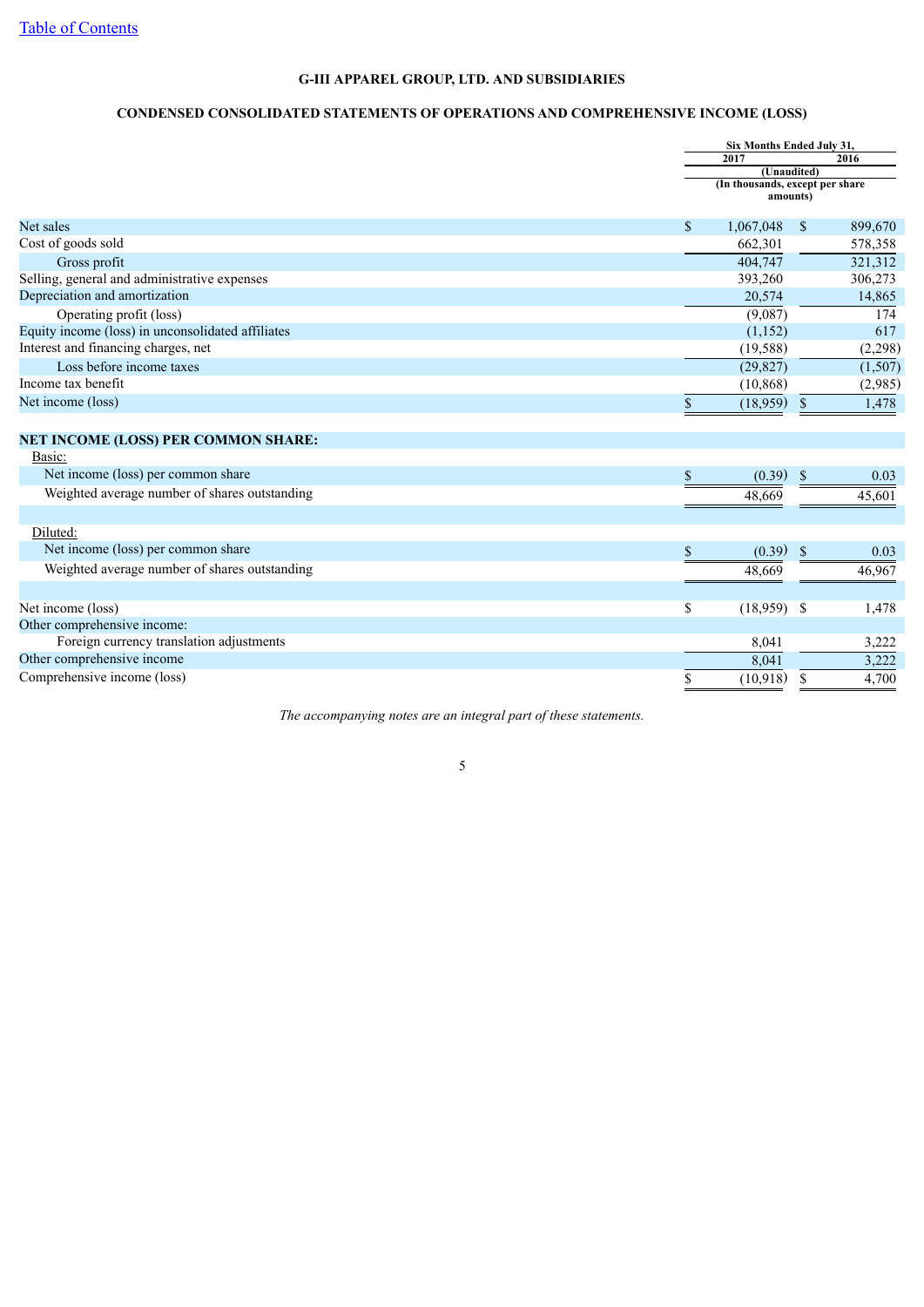### **CONDENSED CONSOLIDATED STATEMENTS OF CASH FLOWS**

<span id="page-5-0"></span>

|                                                                                      | Six Months Ended July 31,     |              |
|--------------------------------------------------------------------------------------|-------------------------------|--------------|
|                                                                                      | 2017                          | 2016         |
|                                                                                      | (Unaudited)<br>(In thousands) |              |
| Cash flows from operating activities                                                 |                               |              |
| Net income (loss)                                                                    | \$<br>$(18,959)$ \$           | 1,478        |
| Adjustments to reconcile net income (loss) to net cash used in operating activities: |                               |              |
| Depreciation and amortization                                                        | 20,574                        | 14,865       |
| Loss on disposal of fixed assets                                                     | 339                           | 657          |
| Equity loss (income) in unconsolidated affiliate                                     | 1,152                         | (617)        |
| Equity based compensation                                                            | 10,262                        | 9,028        |
| Deferred financing charges and debt discount amortization                            | 5,494                         | 421          |
| Changes in operating assets and liabilities:                                         |                               |              |
| Accounts receivable, net                                                             | (23, 179)                     | (21,508)     |
| Inventories                                                                          | (171, 176)                    | (84, 537)    |
| Income taxes, net                                                                    | (16,705)                      | (7,781)      |
| Prepaid expenses and other current assets                                            | (11, 534)                     | (10,998)     |
| Other assets, net                                                                    | 7,198                         | (349)        |
| Accounts payable, accrued expenses and other liabilities                             | 82,174                        | 60,322       |
| Net cash used in operating activities                                                | (114,360)                     | (39,019)     |
|                                                                                      |                               |              |
| Cash flows from investing activities                                                 |                               |              |
| Investment in unconsolidated affiliate                                               |                               | (35, 432)    |
| Capital expenditures                                                                 | (10,611)                      | (12,617)     |
| Net cash used in investing activities                                                | (10,611)                      | (48,049)     |
|                                                                                      |                               |              |
| Cash flows from financing activities                                                 |                               |              |
| Proceeds from borrowing - revolving credit facility, net                             | 102,834                       |              |
| Taxes paid for net share settlement                                                  | (7)                           | (2,011)      |
| Proceeds from exercise of equity awards                                              | 422                           | 256          |
| Net cash provided by (used in) financing activities                                  | 103,249                       | (1,755)      |
|                                                                                      |                               |              |
| Foreign currency translation adjustments                                             | 547                           | 1,186        |
| Net decrease in cash and cash equivalents                                            | (21, 175)                     | (87, 637)    |
| Cash and cash equivalents at beginning of period                                     | 79,957                        | 132,587      |
| Cash and cash equivalents at end of period                                           |                               |              |
|                                                                                      | \$<br>58,782                  | \$<br>44,950 |
| Supplemental disclosures of cash flow information:                                   |                               |              |
| Cash payments:                                                                       |                               |              |
| Interest, net                                                                        | \$<br>16,228                  | \$<br>1,748  |
| Income tax payments, net                                                             | 3,749                         | 3,875        |
|                                                                                      |                               |              |

*The accompanying notes are an integral part of these statements.*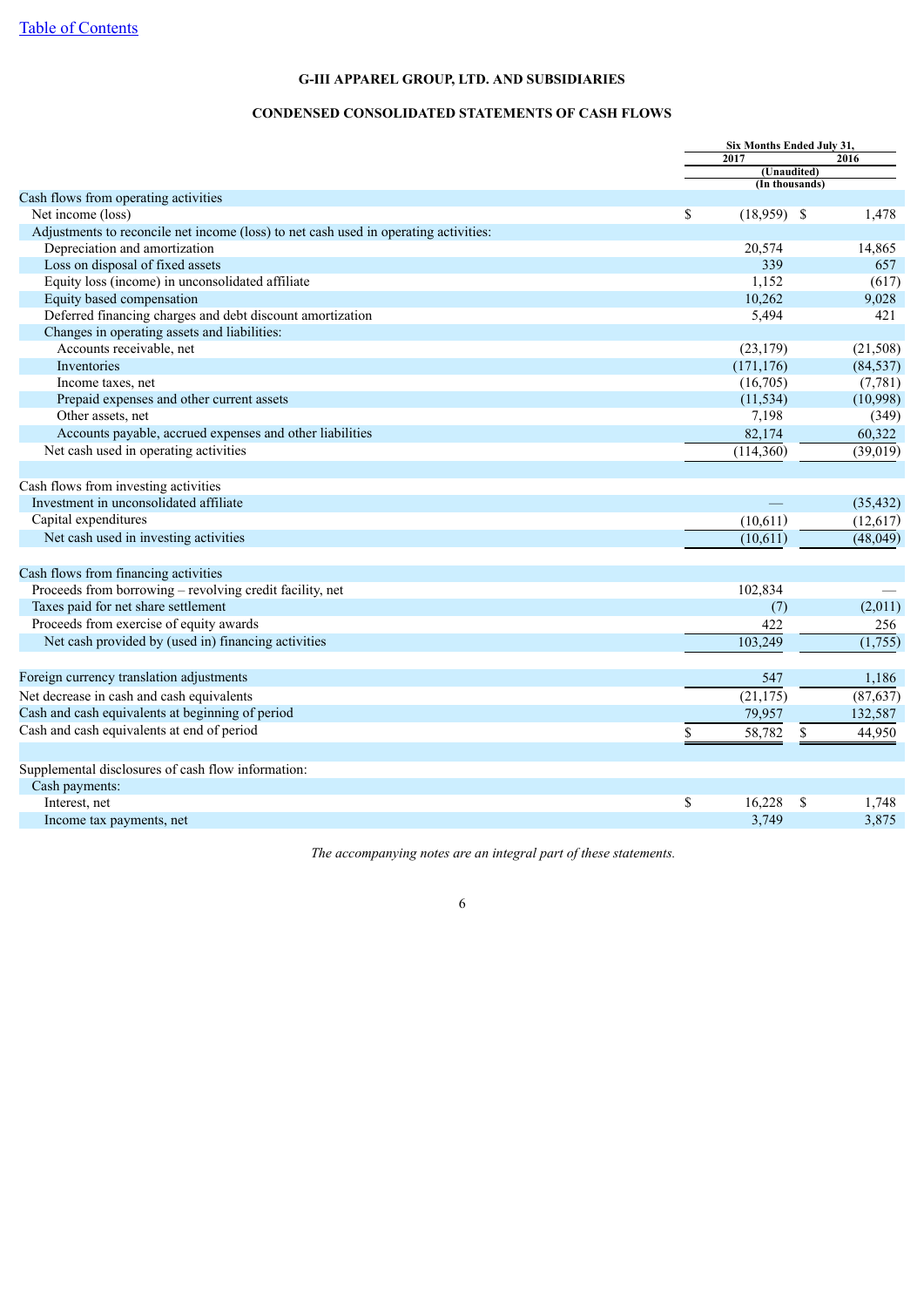#### **NOTES TO CONDENSED CONSOLIDATED FINANCIAL STATEMENTS**

#### <span id="page-6-0"></span>Note 1 – Basis of Presentation

As used in these financial statements, the term "Company" or "G-III" refers to G-III Apparel Group, Ltd. and its subsidiaries. The Company designs, manufactures and markets an extensive range of apparel, including outerwear, dresses, sportswear, swimwear, women's suits and women's performance wear, as well as women's handbags, footwear, small leather goods, cold weather accessories and luggage. The Company also operates retail stores.

The Company consolidates the accounts of all its wholly-owned and majority-owned subsidiaries. KL North America BV ("KLNA") is a Dutch limited liability company that is a joint venture that is 49% owned by the Company. Kingdom Holdings 1 B.V. ("KH1") is a Dutch limited liability company that is 19% owned by the Company. These investments are accounted for using the equity method of accounting. All material intercompany balances and transactions have been eliminated. Vilebrequin International SA ("Vilebrequin"), a Swiss corporation that is wholly-owned by the Company, KH1 and KLNA report results on a calendar year basis rather than on the January 31 fiscal year basis used by the Company. The Company's retail stores report results on a 52/53-week fiscal year.

The results for the three and six-month periods ended July 31, 2017 are not necessarily indicative of the results expected for the entire fiscal year, given the recent acquisition and integration of Donna Karan International and the seasonal nature of the Company's business. The accompanying financial statements included herein are unaudited. All adjustments (consisting of only normal recurring adjustments) necessary for a fair presentation of the financial position, results of operations and cash flows for the interim period presented have been reflected.

The accompanying financial statements should be read in conjunction with the financial statements and notes included in the Company's Annual Report on Form 10-K for the fiscal year ended January 31, 2017 filed with the Securities and Exchange Commission (the "SEC").

The Company's international subsidiaries use different functional currencies, which are the local selling currency. In accordance with the authoritative guidance, operating assets and liabilities of the Company's foreign operations are translated from foreign currency into U.S. dollars at period-end rates, while income and expenses are translated at the weighted-average exchange rates for the period. The related translation adjustments are reflected as a foreign currency translation adjustment in accumulated other comprehensive income within stockholders' equity.

#### Note 2 – Acquisition of Donna Karan International

On December 1, 2016, G-III acquired all of the outstanding capital stock of Donna Karan International Inc. ("DKI") from LVMH Moet Hennessy Louis Vuitton Inc. ("LVMH") for a total purchase price of approximately \$669.8 million.

DKI owns Donna Karan and DKNY, two of the world's most iconic and recognizable power brands. DKI sells its products through department stores, specialty and online retailers worldwide, as well as through company-operated retail stores, e-commerce sites and distribution agreements. The acquisition of DKI strengthens and diversifies the Company's brand portfolio and offers additional opportunities to expand G-III's business through the development of the DKNY and Donna Karan brands and product categories.

The results of DKI have been included in the Company's consolidated financial statements since the date of acquisition.

#### *Allocation of the purchase price consideration*

The Company initially recognized goodwill of approximately \$220.6 million in connection with the acquisition of DKI.

Under ASC 805 (Business Combinations), a company may adjust preliminary amounts recognized at the acquisition date to their subsequently determined final fair values during the measurement period. The measurement period is the period after the acquisition date during which the acquirer may adjust the balance sheet amounts recognized for a business combination (generally up to one year from the date of acquisition).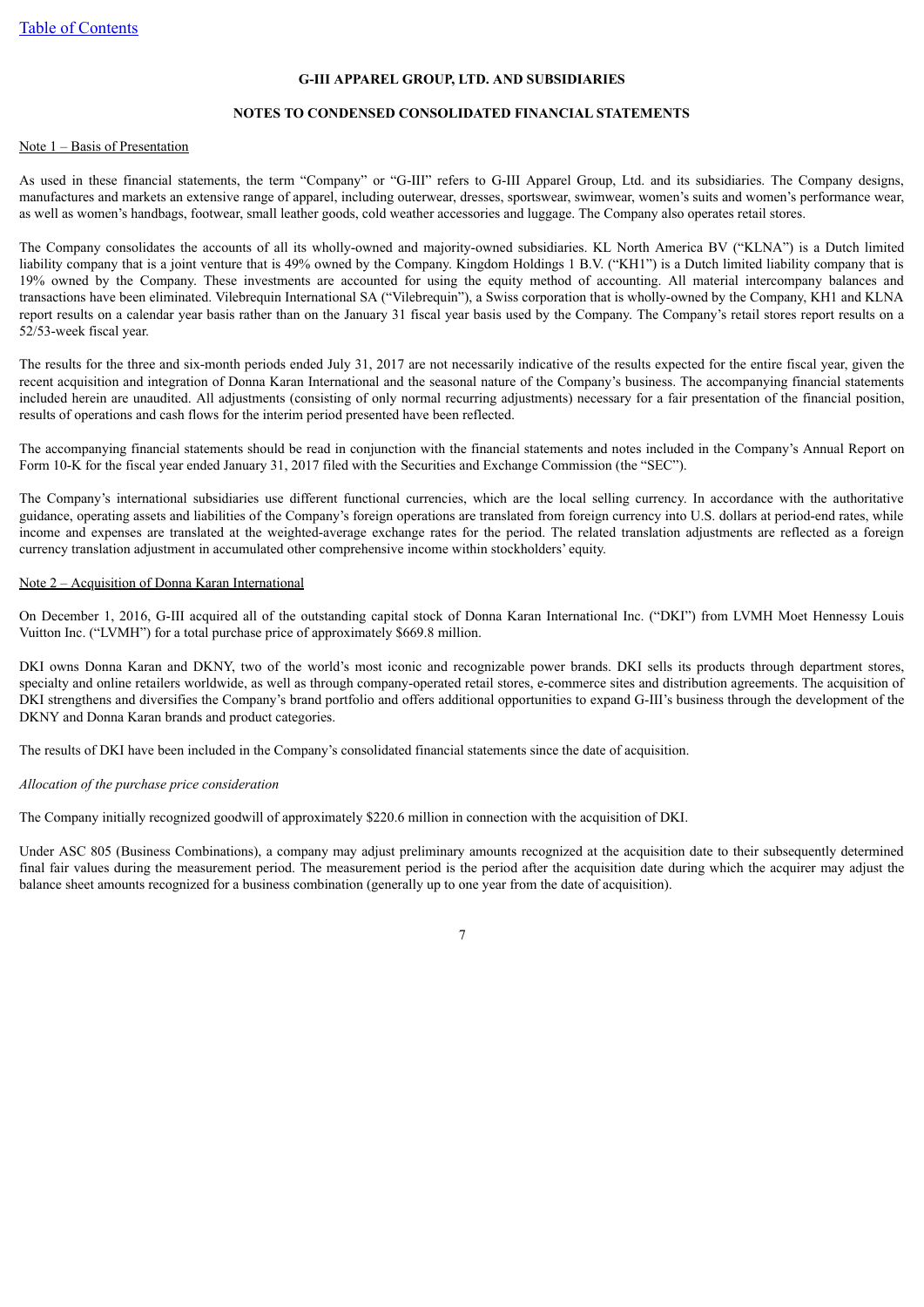### [Table of Contents](#page-1-0)

The following table summarizes the fair values of the assets acquired and liabilities assumed at the date of acquisition, as adjuted:

| (In thousands)                                                                            | Preliminary<br><b>Purchase Price</b><br><b>Allocation</b><br>at July 31, 2017 |
|-------------------------------------------------------------------------------------------|-------------------------------------------------------------------------------|
| Cash and cash equivalents                                                                 | \$<br>44,375                                                                  |
| Accounts receivable                                                                       | $14,776*$                                                                     |
| Inventories                                                                               | 13,716*                                                                       |
| Prepaid expenses $\&$ other current assets                                                | 22,235*                                                                       |
| Property, plant and equipment                                                             | $15,414*$                                                                     |
| Goodwill                                                                                  | 214,156*                                                                      |
| Tradenames                                                                                | 370,000                                                                       |
| Other intangibles                                                                         | 40,000                                                                        |
| Other long-term assets                                                                    | 2,703                                                                         |
| Total assets acquired                                                                     | 737,375                                                                       |
| Accounts payable                                                                          | (21, 436)                                                                     |
| Accrued expense                                                                           | $(39,087)^*$                                                                  |
| Income taxes payable                                                                      | (3, 443)                                                                      |
| Other long-term liabilities                                                               | (3,631)                                                                       |
| Total liabilities assumed                                                                 | (67, 597)                                                                     |
| Total fair value of acquisition consideration (net of \$40 million imputed debt discount) | \$<br>669,778                                                                 |

In the three and six months ended July 31, 2017, the Company reduced goodwill by \$3.8 million and \$6.5 million respectively due to certain adjustments related to an unrecorded indemnification obligations from LVMH to us, asset reserves and fixed assets.

There was no change to the purchase price; however, the estimates of fair value of assets acquired and liabilities assumed are preliminary and subject to change based on finalizing the election under Internal Revenue Code Section 338(h)(10) which may have an impact on purchase price.

Goodwill was assigned to the Company's wholesale operations reporting unit as the wholesale operations reporting unit is expected to benefit from the synergies of the combination and from the future growth of DKI. Subsequent to the acquisition, DKI's wholesale operations were integrated into G-III's credit and collection operating system and both entities are expected to share several processes such as information technology, finance, logistics, human resources, sourcing and overseas quality control. The Company and the seller have made an election under Internal Revenue Code Section 338(h)(10). Accordingly, the book and tax basis of the acquired domestic assets and liabilities are the same as of the purchase date and the goodwill is deductible for tax purposes over a 15-year period.

The fair values assigned to identifiable intangible assets acquired were based on assumptions and estimates made by management using unobservable inputs reflecting the Company's own assumptions about the inputs that market participants would use in pricing the asset or liability based on the best information available. The fair values of these identifiable intangible assets were determined using the discounted cash flow method and the Company classifies these intangibles as Level 3 fair value measurements. The Company recorded other intangible assets of \$410.0 million, which included customer relationships of \$40.0 million (17-year life), as well as tradenames of \$370.0 million, which have an indefinite life.

#### Note 3 – Investment in Unconsolidated Affiliates

In February 2016, the Company acquired a 19% minority interest in KH1, the parent company of the group that holds the worldwide rights to the Karl Lagerfeld brand. The Company paid 32.5€ million (approximately \$35.4 million at the date of the transaction) for this interest. This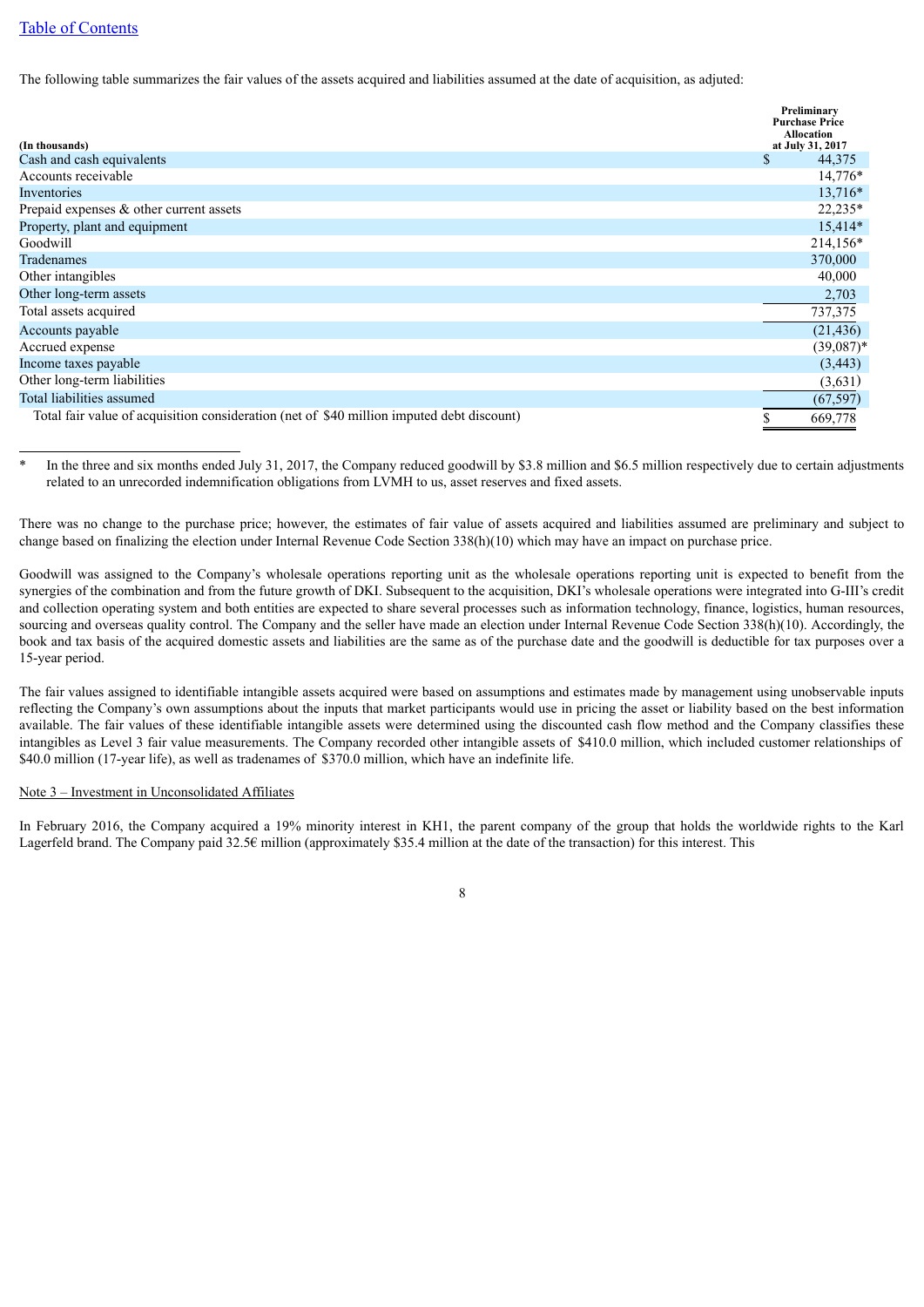investment is intended to expand the partnership between the Company and the Karl Lagerfeld brand and extend their business development opportunities on a global scale. The investment in KH1, which is being accounted for under the equity method of accounting, is reflected in Investment in Unconsolidated Affiliates on the Condensed Consolidated Balance Sheets at July 31, 2017.

#### Note 4 – Inventories

Subsequent to the adoption of Accounting Standard Update 2015-11 (Inventory - Topic 330), wholesale inventories are stated at the lower of cost (determined by the first-in, first out method) or net realizable value which comprises a significant portion of the Company's inventory. Retail inventories are valued at the lower of cost or market as determined by the retail inventory method. Vilebrequin inventories are stated at the lower of cost (determined by the weighted average method) or net realizable value. Inventories consist of:

|                                   | July 31, 2017  |         | July 31, 2016 |         | <b>January 31, 2017</b> |
|-----------------------------------|----------------|---------|---------------|---------|-------------------------|
|                                   | (In thousands) |         |               |         |                         |
| Finished goods                    |                | 654.516 |               | 567,864 | 483.085                 |
| Raw materials and work-in-process |                | 756     |               | 2.132   | 184                     |
|                                   |                | 655,272 |               | 569,996 | 483.269                 |

#### Note 5 – Net Income (Loss) per Common Share

Basic net income (loss) per common share has been computed using the weighted average number of common shares outstanding during each period. Diluted net income per share, when applicable, is computed using the weighted average number of common shares and potential dilutive common shares, consisting of unvested restricted stock awards and stock options outstanding during the period. In addition, all share based payments outstanding that vest based on the achievement of performance and/or market price conditions, and for which the respective performance and/or market price conditions have not been achieved, have been excluded from the diluted per share calculation. Approximately 1,246,000 shares of common stock have been excluded from the diluted net income per share calculation for the six months ended July 31, 2017. For the six months ended July 31, 2017, the Company issued 34,912 shares of common stock and utilized 32,830 shares of treasury stock in connection with the exercise or vesting of equity awards. For the six months ended July 31, 2016, the Company issued 195,156 shares of common stock and utilized 16,914 shares of treasury stock in connection with the exercise or vesting of equity awards.

The following table reconciles the numerators and denominators used in the calculation of basic and diluted net income (loss) per share:

|                                                   | <b>Three Months Ended</b><br><b>July 31.</b> |         |  |                                          | <b>Six Months Ended</b> |               |  |        |
|---------------------------------------------------|----------------------------------------------|---------|--|------------------------------------------|-------------------------|---------------|--|--------|
|                                                   |                                              | 2017    |  | 2016                                     |                         | 2017          |  | 2016   |
|                                                   |                                              |         |  | (In thousands, except per share amounts) |                         |               |  |        |
| Net income (loss) attributable to G-III           | S                                            | (8,568) |  | $(1,293)$ \$                             |                         | $(18,959)$ \$ |  | 1,478  |
| Basic net income (loss) per share:                |                                              |         |  |                                          |                         |               |  |        |
| Basic common shares                               |                                              | 48.689  |  | 45,667                                   |                         | 48,669        |  | 45,601 |
| Basic net income (loss) per share                 |                                              | (0.18)  |  | (0.03)                                   |                         | (0.39)        |  | 0.03   |
|                                                   |                                              |         |  |                                          |                         |               |  |        |
| Diluted net income (loss) per share:              |                                              |         |  |                                          |                         |               |  |        |
| Basic common shares                               |                                              | 48,689  |  | 45,667                                   |                         | 48,669        |  | 45,601 |
| Diluted restricted stock awards and stock options |                                              |         |  |                                          |                         |               |  | 1,366  |
| Diluted common shares                             |                                              | 48,689  |  | 45,667                                   |                         | 48,669        |  | 46,967 |
| Diluted net income (loss) per share               |                                              | (0.18)  |  | (0.03)                                   |                         | (0.39)        |  | 0.03   |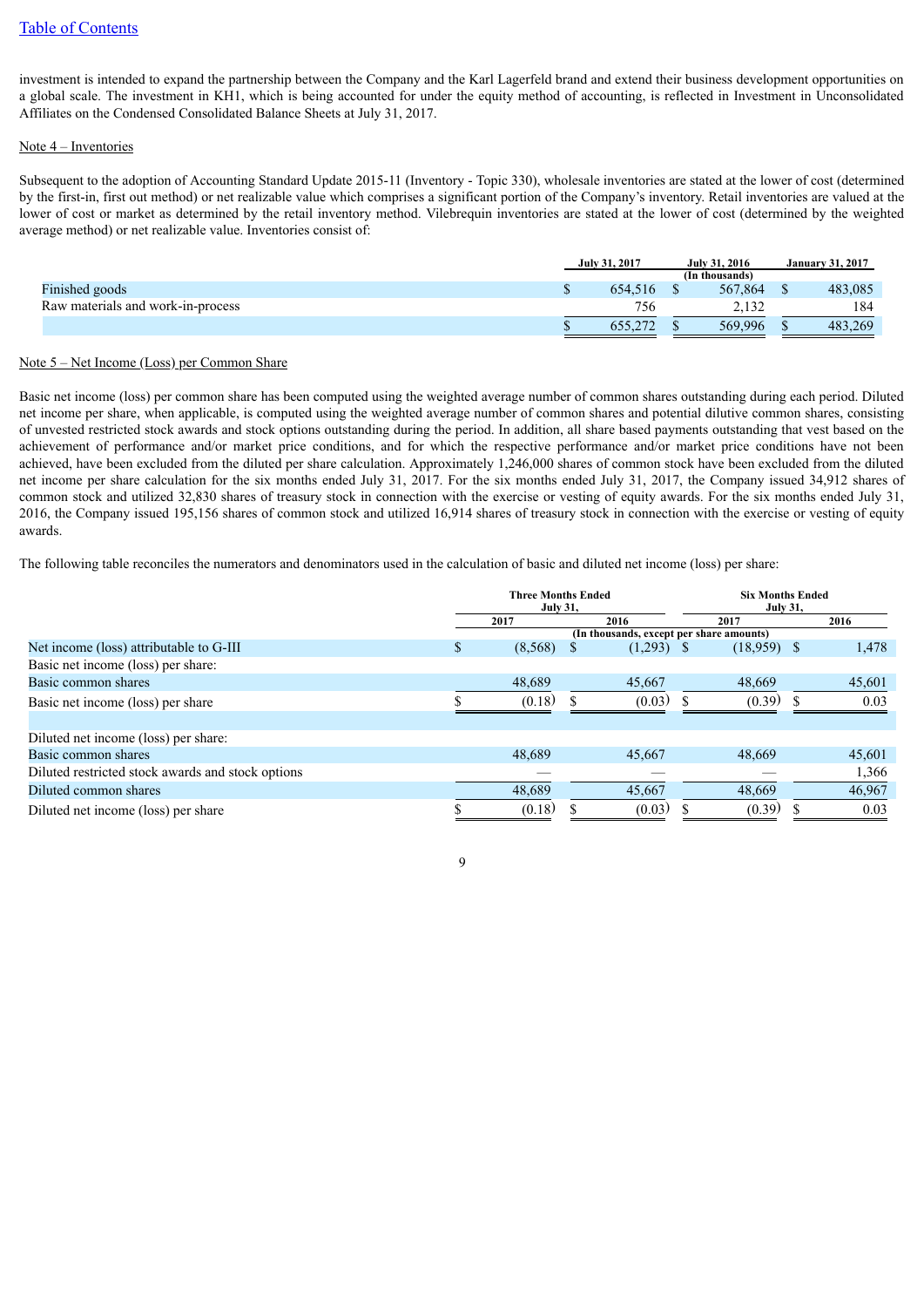#### Note 6 – Notes Payable

Long-term debt consists of the following (in thousands):

|                                                       | July 31, 2017 | <b>January 31, 2017</b> |
|-------------------------------------------------------|---------------|-------------------------|
|                                                       |               |                         |
| Term loan                                             | 300,000<br>\$ | 300,000                 |
| New revolving credit facility                         | 193,955       | 91,121                  |
| Note issued to LVMH                                   | 125,000       | 125,000                 |
| Subtotal                                              | 618.955       | 516,121                 |
| Less: Net debt issuance costs and debt discount $(2)$ | (50, 121)     | (54,365)                |
| Total $(1)$                                           | 568,834       | 461,756                 |
|                                                       |               |                         |

(1) There were no borrowings outstanding as of July 31, 2016 under the Company's prior revolving credit agreement.

(2) This table does not include the debt issuance costs, net of amortization, totaling \$10.8 million and \$11.9 million as of July 31, 2017 and January 31, 2017, respectively, related to the new revolving credit facility. The debt issuance costs have been deferred and are classified in prepaid expense in the accompanying Balance Sheet as permitted under ASU 2015-15.

#### *Term Loan*

In connection with the acquisition of DKI, the Company borrowed \$350.0 million under a senior secured term loan facility (the "Term Loan"). The Term Loan will mature in December 2022. The Term Loan was subject to amortization payments of 0.625% of the original aggregate principal amount of the Term Loan per quarter, with the balance due at maturity. On December 1, 2016, the Company prepaid \$50.0 million in principal amount of the Term Loan. This prepayment relieved G-III of its obligation to make quarterly amortization payments for the remainder of the term.

Interest on the outstanding principal amount of the Term Loan accrues at a rate equal to LIBOR, subject to a 1% floor, plus an applicable margin of 5.25% or an alternate base rate (defined as the greatest of (i) the "prime rate" as published by the Wall Street Journal from time to time, (ii) the federal funds rate plus 0.5% or (iii) the LIBOR rate for a borrowing with an interest period of one month) plus 4.25%, per annum, payable in cash. As of July 31, 2017, interest under the Term Loan was being paid at an average rate of 6.3% per annum.

The Term Loan is secured by certain assets of the Company and certain of its subsidiaries. The Term Loan contains covenants that restrict the Company's ability to among other things, incur additional debt, sell or dispose certain assets, make certain investments, incur liens and enter into acquisitions. This loan also includes a mandatory prepayment provision on excess cash flow as defined within the agreement. A first lien leverage covenant requires the Company to maintain a level of debt to EBITDA at a ratio as defined over the term of the agreement. As of July 31, 2017, the Company was in compliance with these covenants.

#### *New Revolving Credit Facility*

Upon closing of the acquisition of DKI, the Company's prior credit agreement (the "prior revolving credit facility") was refinanced and replaced by a \$650 million amended and restated credit agreement (the "new revolving credit facility"). Amounts available under the new revolving credit facility are subject to borrowing base formulas and over advances as specified in the new revolving credit facility agreement. Borrowings bear interest, at the Company's option, at LIBOR plus a margin of 1.25% to 1.75% or an alternate base rate (defined as the greatest of (i) the "prime rate" of JPMorgan Chase Bank, N.A. from time to time, (ii) the federal funds rate plus 0.5% or (iii) the LIBOR rate for a borrowing with an interest period of one month) plus a margin of 0.25% to 0.75%, with the applicable margin determined based on the availability under the new revolving credit facility agreement. As of July 31, 2017, interest under the new revolving credit agreement was being paid at the average rate of 2.41% per annum. The new revolving credit facility has a five-year term ending December 1, 2021. In addition to paying interest on any outstanding borrowings under the new revolving credit facility, the Company is required to pay a commitment fee to the lenders under the credit agreement with respect to the unutilized commitments. The commitment fee accrues at a rate equal to 0.25% per annum on the average daily amount of the unutilized available commitment.

As of July 31, 2017, the Company had \$194.0 million of borrowings outstanding under the new revolving credit facility all of which are classified as longterm liabilities. As of July 31, 2017, there were outstanding trade and standby letters of credit amounting to \$13.3 million and \$3.4 million, respectively.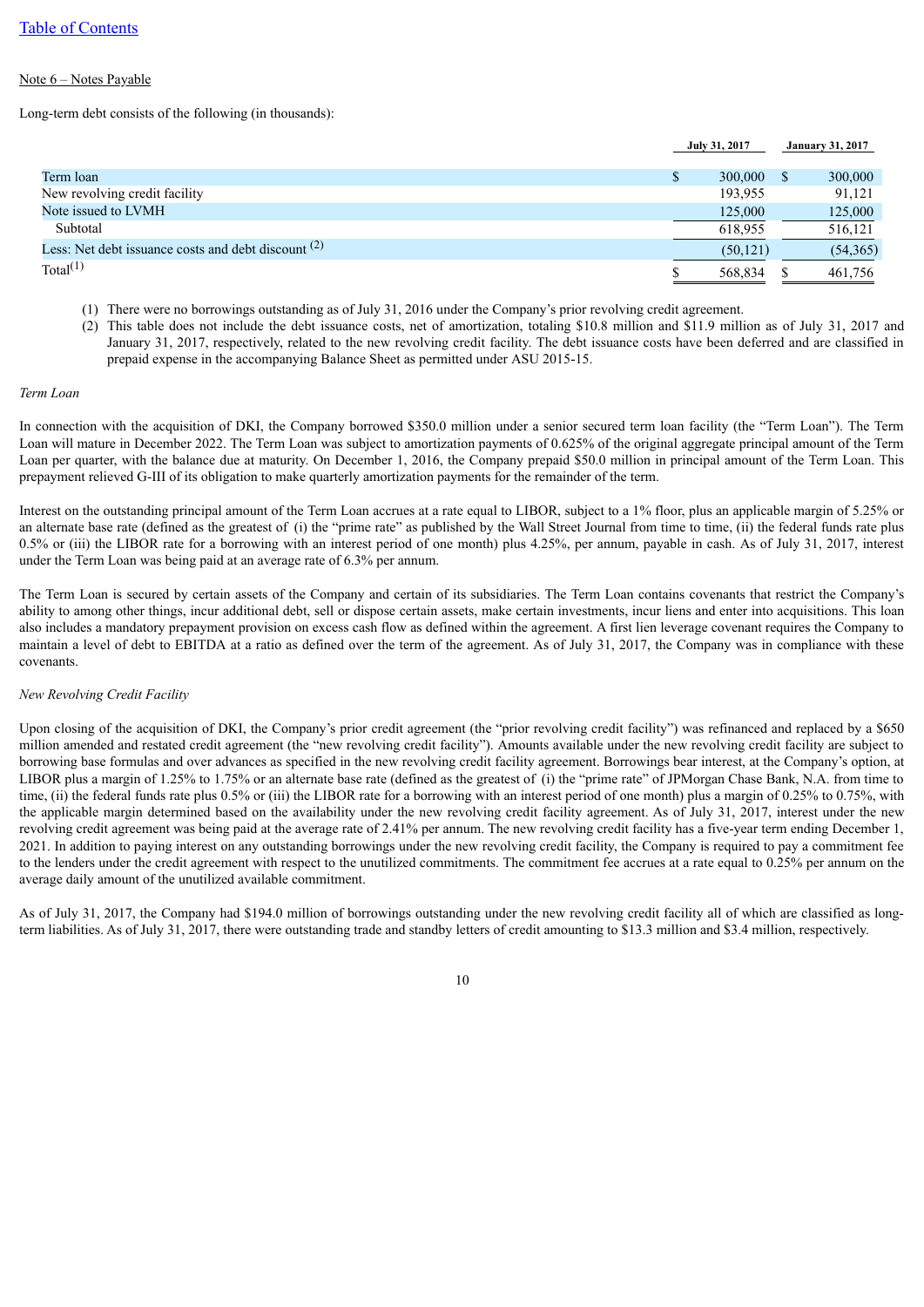### *LVMH Note*

As part of the consideration for the acquisition of DKI, the Company issued to LVMH a junior lien secured promissory note in the principal amount of \$125.0 million (the "LVMH Note") that bears interest at the rate of 2% per year. \$75.0 million of the principal amount of the LVMH Note is due and payable on June 1, 2023 and \$50.0 million of such principal amount is due and payable on December 1, 2023. ASC 820 - Fair Value Measurements requires the note to be recorded at fair value. As a result, the Company recorded debt discount in the amount of \$40.0 million. This discount is being amortized as interest expense using the effective interest method over the term of the LVMH Note.

#### Note 7 – Segments

The Company's reportable segments are business units that offer products through different channels of distribution. The Company has two reportable segments: wholesale operations and retail operations. The wholesale operations segment includes sales of products under brands licensed by the Company from third parties, as well as sales of products under the Company's own brands and private label brands. Wholesale sales and revenues from license agreements related to the Donna Karan and DKNY business are included in the wholesale operations segment. The retail operations segment consists primarily of the Wilsons Leather, G.H. Bass and DKNY stores, as well as a limited number of Calvin Klein Performance and Karl Lagerfeld Paris stores.

The following information, in thousands, is presented for the three and six-month periods indicated below:

|                                     | Three Months Ended July 31, 2017 |  |          |  |                            |  |         |  |
|-------------------------------------|----------------------------------|--|----------|--|----------------------------|--|---------|--|
|                                     | Wholesale                        |  | Retail   |  | Elimination <sup>(1)</sup> |  | Total   |  |
| Net sales                           | 467,804                          |  | 106,436  |  | (36,234)                   |  | 538,006 |  |
| Cost of goods sold                  | 316,417                          |  | 54,932   |  | (36, 234)                  |  | 335,115 |  |
| Gross profit                        | 151.387                          |  | 51,504   |  |                            |  | 202,891 |  |
| Selling, general and administrative | 128,484                          |  | 67,365   |  |                            |  | 195,849 |  |
| Depreciation and amortization       | 7.229                            |  | 3,507    |  |                            |  | 10,736  |  |
| Operating profit (loss)             | 15,674                           |  | (19,368) |  |                            |  | (3,694) |  |
|                                     |                                  |  |          |  |                            |  |         |  |

|                                     | Three Months Ended July 31, 2016 |        |          |                            |               |  |         |
|-------------------------------------|----------------------------------|--------|----------|----------------------------|---------------|--|---------|
|                                     | Wholesale                        | Retail |          | Elimination <sup>(1)</sup> |               |  | Total   |
| Net sales                           | 361,344                          |        | 99,958   |                            | $(19,035)$ \$ |  | 442,267 |
| Cost of goods sold                  | 250,475                          |        | 55,184   |                            | (19, 035)     |  | 286,624 |
| Gross profit                        | 110.869                          |        | 44,774   |                            |               |  | 155,643 |
| Selling, general and administrative | 96.613                           |        | 56,555   |                            |               |  | 153,168 |
| Depreciation and amortization       | 5,370                            |        | 2,302    |                            |               |  | 7.672   |
| Operating profit (loss)             | 8,886                            |        | (14,083) |                            |               |  | (5,197) |

|                                     | Six Months Ended July 31, 2017 |           |  |           |  |                            |  |           |
|-------------------------------------|--------------------------------|-----------|--|-----------|--|----------------------------|--|-----------|
|                                     |                                | Wholesale |  | Retail    |  | Elimination <sup>(1)</sup> |  | Total     |
| Net sales                           |                                | 921,116   |  | 205,620   |  | (59,688)                   |  | 1,067,048 |
| Cost of goods sold                  |                                | 614.722   |  | 107,267   |  | (59,688)                   |  | 662,301   |
| Gross profit                        |                                | 306,394   |  | 98,353    |  |                            |  | 404,747   |
| Selling, general and administrative |                                | 258,644   |  | 134,616   |  |                            |  | 393,260   |
| Depreciation and amortization       |                                | 13,613    |  | 6,961     |  |                            |  | 20,574    |
| Operating profit (loss)             |                                | 34,137    |  | (43, 224) |  | $\hspace{0.05cm}$          |  | (9,087)   |

|                                     | Six Months Ended July 31, 2016 |  |           |                            |               |  |         |
|-------------------------------------|--------------------------------|--|-----------|----------------------------|---------------|--|---------|
|                                     | Wholesale                      |  | Retail    | Elimination <sup>(1)</sup> |               |  | Total   |
| Net sales                           | 743,715                        |  | 194,950   |                            | $(38,995)$ \$ |  | 899,670 |
| Cost of goods sold                  | 508,471                        |  | 108.882   |                            | (38,995)      |  | 578,358 |
| Gross profit                        | 235,244                        |  | 86,068    |                            |               |  | 321,312 |
| Selling, general and administrative | 193,551                        |  | 112,722   |                            |               |  | 306,273 |
| Depreciation and amortization       | 10,371                         |  | 4.494     |                            |               |  | 14,865  |
| Operating profit (loss)             | 31,322                         |  | (31, 148) |                            |               |  | 174     |

*(1) Represents intersegment sales to the Company's retail operations.*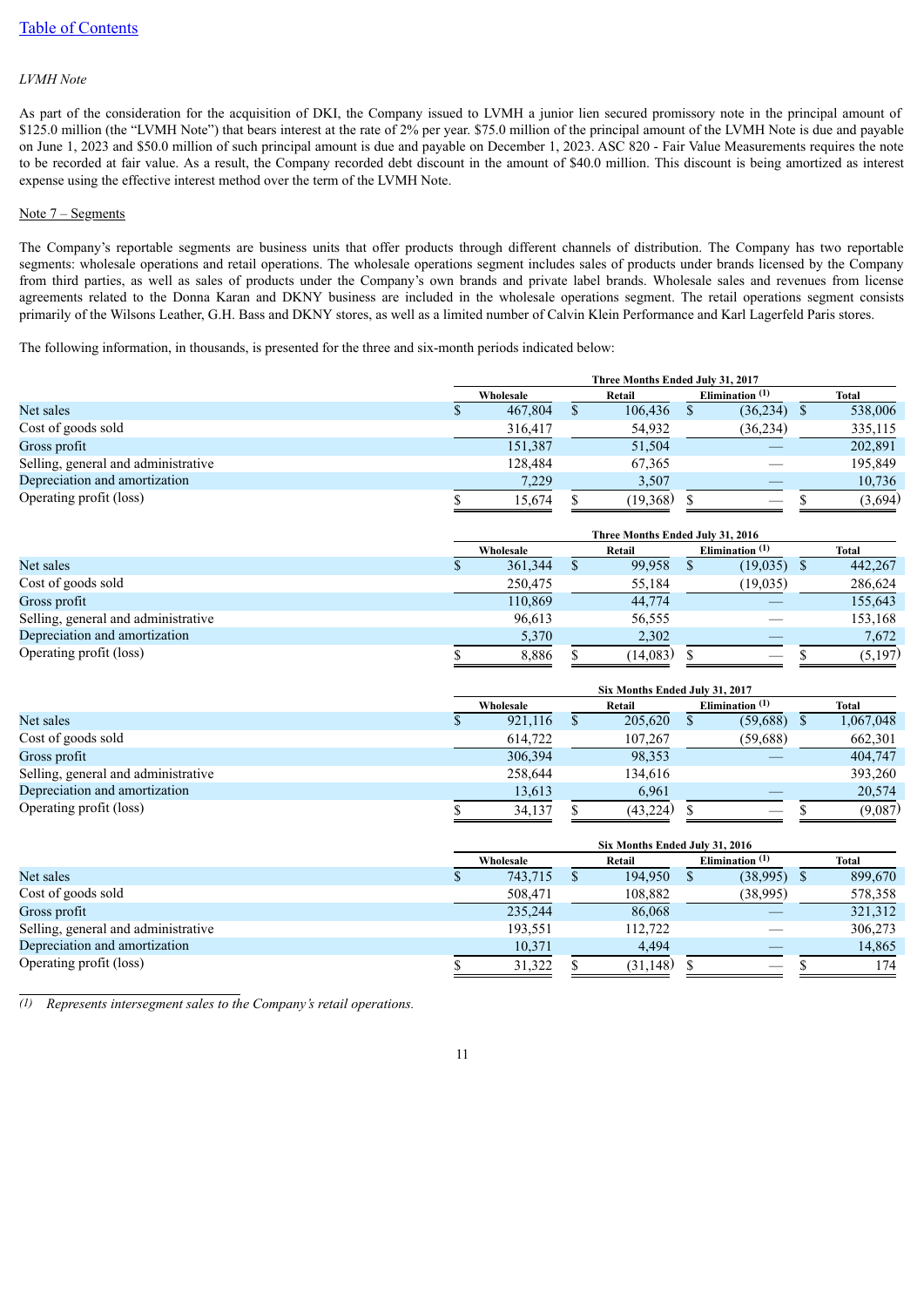### [Table of Contents](#page-1-0)

The total assets for each of the Company's reportable segments are as follows:

|                     | July 31, 2017 | <b>July 31, 2016</b> |                | <b>January 31, 2017</b> |           |
|---------------------|---------------|----------------------|----------------|-------------------------|-----------|
|                     |               |                      | (In thousands) |                         |           |
| Wholesale           | 1,670,243     |                      | 874.258        |                         | 1,477,259 |
| Retail              | 220.668       |                      | 212,296        |                         | 228,352   |
| Corporate $(1)$     | 151.140       |                      | 172.966        |                         | 146,333   |
| <b>Total Assets</b> | 2,042,051     |                      | ,259,520       |                         | .851,944  |

*(1) Includes assets not allocated to either reportable segment.*

#### Note 8 – Recent Accounting Pronouncements

#### *Accounting Guidance Issued Being Evaluated for Adoption*

In July 2017, the FASB issued ASU 2017-11, "Earnings Per Share (Topic 260), Distinguishing Liabilities from Equity (Topic 480), Derivatives and Hedging (Topic 815): (I) Accounting for Certain Financial Instruments with Down Round Features and (II) Replacement of the Indefinite Deferral for Mandatorily Redeemable Financial Instruments of Certain Nonpublic Entities and Certain Mandatorily Redeemable Noncontrolling Interests with a Scope Exception." This standard is effective for fiscal years and interim periods beginning after December 15, 2018. Early adoption is permitted. The Company is currently evaluating the impact of adopting this guidance.

In May 2017, the FASB issued ASU 2017-09, "Compensation—Stock Compensation (Topic 718): Scope of Modification Accounting." ASU 2017-09 provides clarification on when modification accounting should be used for changes to the terms or conditions of a share-based payment award. This ASU does not change the accounting for modifications but clarifies that modification accounting guidance should only be applied if there is a change to the value, vesting conditions or award classification and would not be required if the changes are considered non-substantive. The amendments of this ASU are effective for reporting periods beginning after December 15, 2017, with early adoption permitted. The adoption of ASU 2017-09 is not expected to have an impact on the Company's consolidated financial statements.

In January 2017, the FASB issued ASU 2017-04, "Intangibles — Goodwill and Other (Topic 350): Simplifying the Test for Goodwill Impairment." The purpose of ASU 2017-04 is to simplify the subsequent measurement of goodwill by removing the second step of the two-step impairment test. The amendment should be applied on a prospective basis. ASU 2017-04 is effective for fiscal years beginning after December 15, 2019, including interim periods within that year. Early adoption is permitted for interim or annual goodwill impairment tests performed on testing dates after January 1, 2017. The Company does not expect ASU 2017-04 to have an impact on its consolidated financial statements.

In January 2017, the FASB issued ASU 2017-01, "Business Combinations (Topic 805): Clarifying the Definition of a Business." The purpose of ASU 2017- 01 is to clarify the definition of a business to assist entities with evaluating whether transactions should be accounted for as acquisitions (or disposals) of assets or businesses. ASU 2017-01 is effective for fiscal years beginning after December 15, 2017, including interim periods within that year. The amendments in ASU 2017-01 should be applied prospectively on or after the effective date. Early adoption is permitted. The Company does not expect ASU 2017-01 to have an impact on its consolidated financial statements.

In October 2016, the FASB issued ASU 2016-16, "Income Taxes (Topic 740): Intra-Entity Transfers of Assets Other Than Inventory." The update requires an entity to recognize the income tax consequences of an intra-entity transfer of an asset upon transfer other than inventory, eliminating the current recognition exception. Prior to the update, GAAP prohibited the recognition of current and deferred income taxes for intra-entity asset transfers until the asset was sold to an outside party. The amendments in this update do not include new disclosure requirements; however, existing disclosure requirements might be applicable when accounting for the current and deferred income taxes for an intra-entity transfer of an asset other than inventory. For public business entities, the amendments in this update are effective for annual reporting periods beginning after December 15, 2017, including interim reporting periods within those fiscal years. The Company does not expect ASU 2016-16 to have an impact on its consolidated financial statements.

In August 2016, the FASB issued ASU 2016-15, "Statement of Cash Flows (Topic 230): Classification of Certain Cash Receipts and Cash Payments," which clarifies guidance with respect to the classification of eight specific cash flow issues. ASU 2016-15 was issued to reduce diversity in practice and prevent financial statement restatements. Cash flow issues include: debt prepayment or debt extinguishment costs, settlement of zero-coupon bonds, contingent consideration payments made after a business combination, proceeds from the settlement of insurance claims, proceeds from the settlement of corporateowned life insurance policies and bank-owned life insurance policies, distributions received from equity method investees, beneficial interests in securitization transactions and separately identifiable cash flows and application of the predominance principle. ASU 2016-15 is effective for public business entities for fiscal years beginning after December 15, 2017, including interim periods within those fiscal years. Under the provision, entities must apply the guidance retrospectively to all periods presented but may apply it prospectively if retrospective application would be impracticable. The Company is currently evaluating the provisions of ASU 2016-15.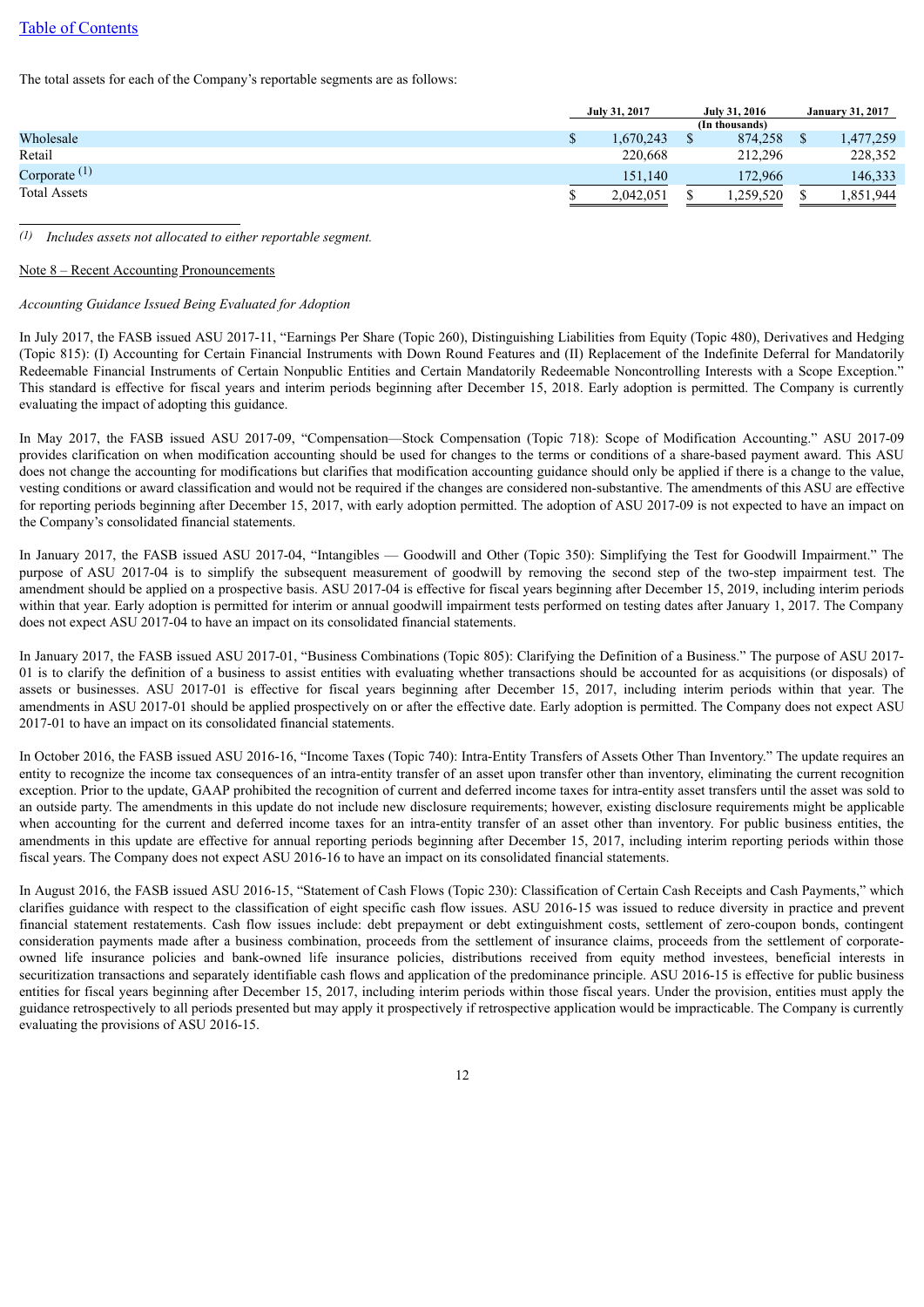In April 2016, the FASB issued ASU 2016-10, "Revenue from Contracts with Customers (Topic 606): Identifying Performance Obligations and Licensing." The guidance clarifies two aspects of Topic 606: (i) identifying performance obligations and (ii) providing licensing implementation guidance, while retaining the related principles for those areas. Topic 606 includes implementation guidance on (a) contracts with customers to transfer goods and services in exchange for consideration and (b) determining whether an entity's promise to grant a license provides a customer with either a right to use the entity's intellectual property (which is satisfied at a point in time) or a right to access the entity's intellectual property (which is satisfied over time). The amendments in this update are intended to render more detailed implementation guidance with the expectation of reducing the degree of judgment necessary to comply with Topic 606. The FASB continues to clarify this guidance and most recently issued ASU 2016-08, "Principal versus Agent Considerations (Reporting Revenue Gross versus Net)," ASU 2016-12, "Narrow-Scope Improvements and Practical Expedients," and ASU 2016-20, "Technical Corrections and Improvements to Topic 606, Revenue from Contracts with Customers." These new standards have the same effective date as ASU 2014-09 and will be effective for public entities for fiscal years beginning after December 15, 2017, and interim periods within those fiscal years. The guidance permits two methods of adoption: retrospectively to each prior reporting period presented (full retrospective method), or retrospectively with the cumulative effect of initially applying the guidance recognized at the date of initial application (the modified retrospective method). The Company has decided to adopt the pronouncement using a modified retrospective approach. The Company currently believes that the adoption of Topic 606 will primarily impact its wholesale operations segment in the timing of recognition of certain adjustments that are currently recorded in net sales along with reclassifications of certain operating expenses such as cooperative advertising, which are currently recorded in selling, general and administrative expenses but will be recorded as an offset to net sales under the new guidance. The Company believes that the retail operations segment will not be materially impacted by the new guidance, as its retail stores do not currently offer significant loyalty programs to their customers.

In February 2016, the FASB issued ASU 2016-02, "Leases (Topic 842)." The primary difference between the current requirement under GAAP and ASU 2016-02 is the recognition of lease assets and lease liabilities by lessees for those leases classified as operating leases. ASU 2016-02 requires that a lessee recognize in the statement of financial position a liability to make lease payments (the lease liability) and a right-of-use asset representing its right to use the underlying asset for the lease term (other than leases that meet the definition of a short-term lease). The liability will be equal to the present value of lease payments. The asset will be based on the liability, subject to adjustment, such as for initial direct costs. For income statement purposes, the FASB retained a dual model, requiring leases to be classified as either operating or finance. Operating leases will result in straight-line expense (similar to current operating leases) while finance leases will result in a front-loaded expense pattern (similar to current capital leases). Classification will be based on criteria that are for the most part similar to those applied in current lease accounting. ASU 2016-02 may be adopted using a modified retrospective transition, and provides for certain practical expedients. Transactions will require application of the new guidance at the beginning of the earliest comparative period presented. The guidance is effective for public entities for fiscal years beginning after December 15, 2018, and interim periods within those fiscal years. Early adoption is permitted. The Company is currently assessing the potential impact of ASU 2016-02 on its consolidated financial statements. Given the Company's significant number of leases, the Company expects this standard will result in a significant increase to its long-term assets and liabilities but does not expect it to have a material impact on the Consolidated Statements of Income. The Company expects to adopt the new standard in the first quarter of fiscal 2020.

In January 2016, the FASB issued ASU 2016-01, "Financial Instruments — Overall (Subtopic 825-10): Recognition and Measurement of Financial Assets and Financial Liabilities." This standard (i) modifies how entities measure equity investments and present changes in the fair value of financial liabilities, (ii) simplifies the impairment assessment of equity investments without readily determinable fair values by requiring a qualitative assessment to identify impairment, (iii) changes presentation and disclosure requirements and (iv) clarifies that an entity should evaluate the need for a valuation allowance on a deferred tax asset related to available-for-sale securities in combination with the entity's other deferred tax assets. ASU 2016-01 is effective for fiscal years beginning after December 15, 2017, including interim periods within those fiscal years. Early application is permitted. The Company does not expect that the adoption of this ASU will have a significant impact on its statement of operations.

#### Note 9 – Subsequent events

In August, 2017, the Company entered into a joint venture with Amlon Capital B.V. ("Amlon"), a private company incorporated in the Netherlands, to produce and market women's and men's apparel and accessories pursuant to a long-term license for DKNY and Donna Karan in the People's Republic of China, including Macau, Hong Kong and Taiwan. The Company owns 49% of the joint venture, with Amlon owning the remaining 51%. The joint venture will be funded with \$25 million of equity to be used to strengthen the DKNY and Donna Karan brands and accelerate the growth of the business in the region. Of this amount, G-III is required to contribute an aggregate of \$10.0 million to the joint venture by August 2018. As of January 1, 2018, this joint venture will be the exclusive seller of women's and men's apparel, handbags, luggage and certain accessories under the DKNY and Donna Karan brands in the territory.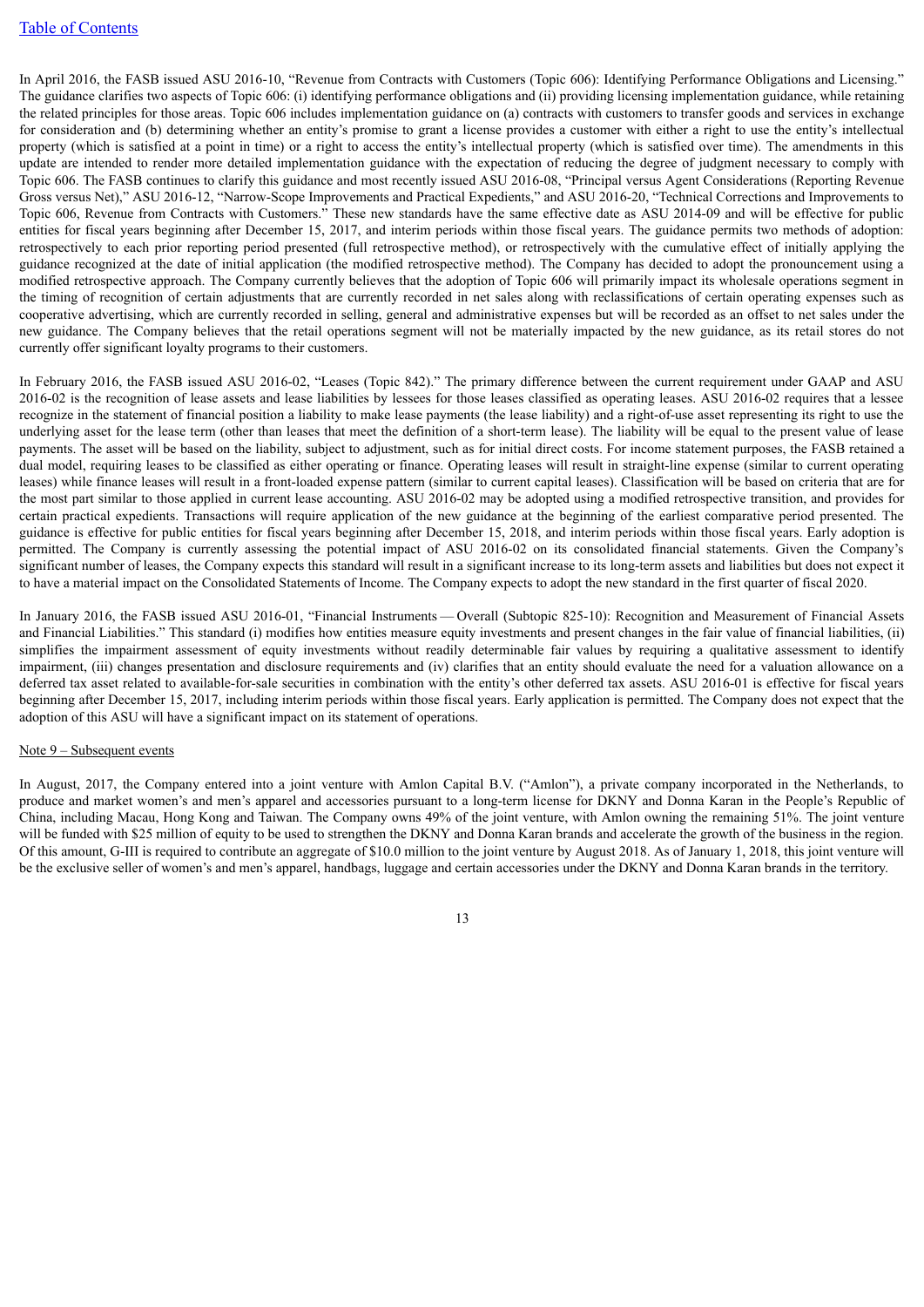#### <span id="page-13-0"></span>**Item 2. Management's Discussion and Analysis of Financial Condition and Results of Operations.**

Unless the context otherwise requires, "G-III", "us", "we" and "our" refer to G-III Apparel Group, Ltd. and its subsidiaries. References to fiscal years refer to the year ended or ending on January 31 of that year. For example, our fiscal year ending January 31, 2018 is referred to as "fiscal 2018". Vilebrequin, KH1 and KLNA report results on a calendar year basis rather than on the January 31 fiscal year basis used by G-III. Accordingly, the results of Vilebrequin, KH1 and KLNA are and will be included in our financial statements for the quarter ended or ending closest to G-III's fiscal quarter. For example, in this Form 10- Q for the six-month period ended July 31, 2017, the results of Vilebrequin, KH1 and KLNA are included for the six-month period ended June 30, 2017. We account for our investment in KLNA and KH1 using the equity method of accounting. The Company's retail stores report results on a 52/53-week fiscal year.

The operating results of Donna Karan International Inc. have been included in our financial statements since December 1, 2016, the date of acquisition.

Various statements contained in this Form 10-Q, in future filings by us with the SEC, in our press releases and in oral statements made from time to time by us or on our behalf constitute "forward-looking statements" within the meaning of the Private Securities Litigation Reform Act of 1995. Forward-looking statements are based on current expectations and are indicated by words or phrases such as "anticipate," "estimate," "expect," "will," "project," "we believe," "is or remains optimistic," "currently envisions," "forecasts," "goal" and similar words or phrases and involve known and unknown risks, uncertainties and other factors that may cause actual results, performance or achievements to be materially different from the future results, performance or achievements expressed in or implied by such forward-looking statements. Forward-looking statements also include representations of our expectations or beliefs concerning future events that involve risks and uncertainties, including, but not limited to:

- our dependence on licensed products;
- our dependence on the strategies and reputation of our licensors;
- costs and uncertainties with respect to expansion of our product offerings;
- the performance of our products at retail and customer acceptance of new products;
- retail customer concentration:
- risks of doing business abroad;
- price, availability and quality of materials used in our products;
- the need to protect our trademarks and other intellectual property;
- risks relating to our retail business;
- dependence on existing management;
- our ability to make strategic acquisitions and possible disruptions from acquisitions;
- need for additional financing;
- seasonal nature of our business;
- our reliance on foreign manufacturers;
- the need to successfully upgrade, maintain and secure our information systems;
- data security or privacy breaches;
- the impact of the current economic and credit environment on us, our customers, suppliers and vendors;
- the effects of competition in the markets in which we operate, including from e-commerce retailers;

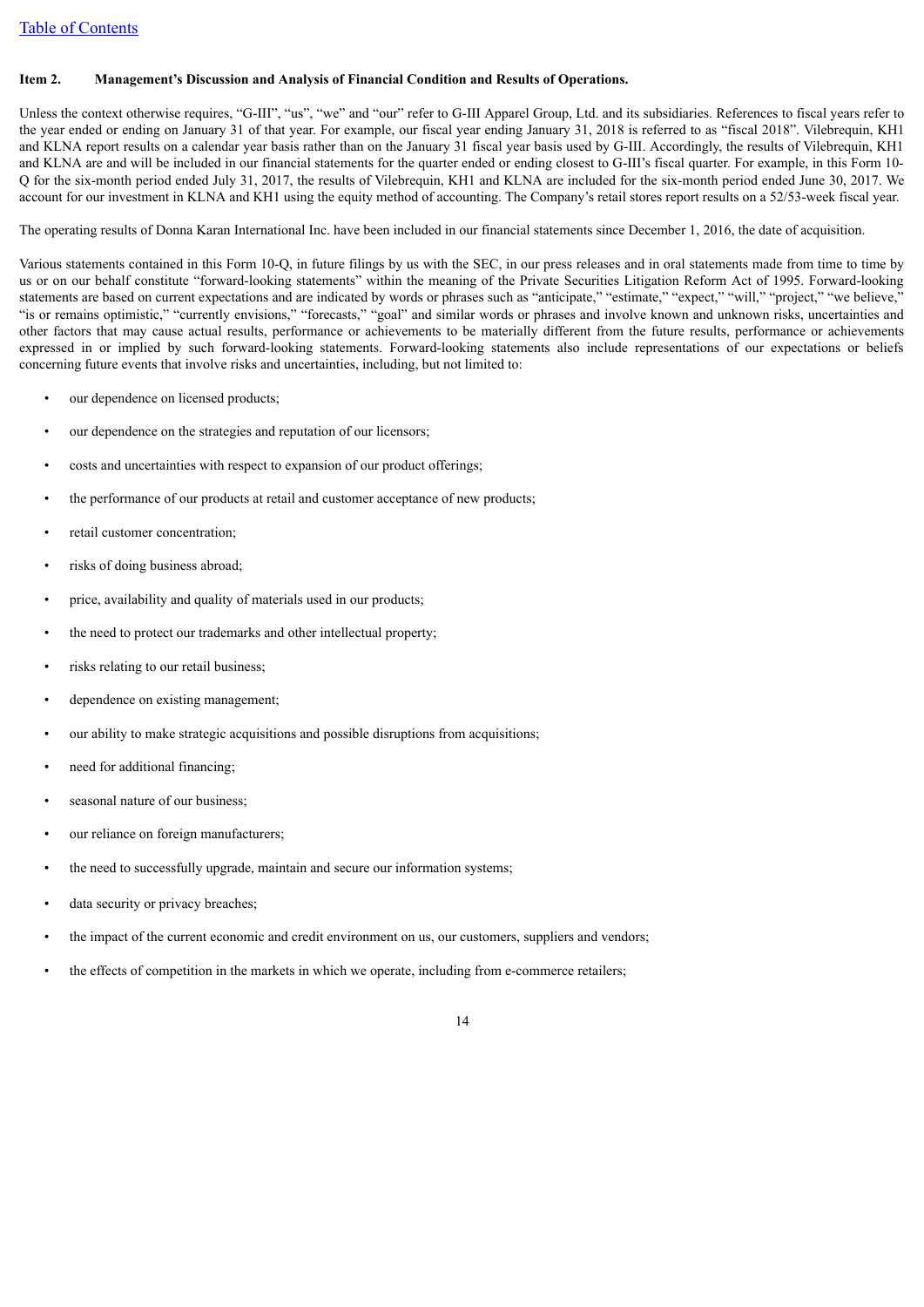- consolidation of our retail customers;
- additional legislation and/or regulation in the United States or around the world;
- our ability to import products in a timely and cost effective manner;
- our ability to continue to maintain our reputation;
- fluctuations in the price of our common stock;
- potential effect on the price of our common stock if actual results are worse than financial forecasts;
- the effect of regulations applicable to us as a U.S. public company; and
- matters relating to the acquisition of Donna Karan International Inc., including:
	- our ability to combine our business with the Donna Karan business successfully or in a timely and cost-efficient manner;
	- the increase in our indebtedness as a result of the acquisition;
	- the significant costs we incurred as a result of the acquisition;
	- the significant increase in the amount of our goodwill and other intangibles; and
	- the degree of business disruption relating to the acquisition.

Any forward-looking statements are based largely on our expectations and judgments and are subject to a number of risks and uncertainties, many of which are unforeseeable and beyond our control. A detailed discussion of significant risk factors that have the potential to cause our actual results to differ materially from our expectations is described under the heading "Risk Factors" in our Annual Report on Form 10-K for the year ended January 31, 2017. We undertake no obligation to publicly update or revise any forward-looking statements, whether as a result of new information, future events or otherwise, except as required by law.

#### **Overview**

G-III designs, manufactures and markets an extensive range of apparel, including outerwear, dresses, sportswear, swimwear, women's suits and women's performance wear, as well as women's handbags, footwear, small leather goods, cold weather accessories and luggage. We sell our products under our own proprietary brands, which include DKNY, Donna Karan, Vilebrequin, Eliza J, Jessica Howard, G.H. Bass, Weejuns, Andrew Marc and Marc New York, as well as under licensed brands and private retail labels.

We sell products under an extensive portfolio of well-known licensed brands, including Calvin Klein, Tommy Hilfiger, Karl Lagerfeld Paris, Levi's, Docker's, Ivanka Trump, Kenneth Cole, Cole Haan and Guess?. In our team sports business, we have licenses with the National Football League, National Basketball Association, Major League Baseball, National Hockey League, Hands High, Touch by Alyssa Milano and over 140 U.S. colleges and universities.

We operate in fashion markets that are intensely competitive. Our ability to continuously evaluate and respond to changing consumer demands and tastes, across multiple market segments, distribution channels and geographic areas is critical to our success. Although our portfolio of brands is aimed at diversifying our risks in this regard, misjudging shifts in consumer preferences could have a negative effect on our business. Our success in the future will depend on our ability to design products that are accepted in the marketplace, source the manufacture of our products on a competitive basis, and continue to diversify our product portfolio and the markets we serve.

#### *Segments*

We report based on two reportable segments: wholesale operations and retail operations.

The wholesale operations segment includes sales of products under brands licensed by us from third parties, as well as sales of products under our own brands and private label brands. Wholesale sales and revenues from license agreements related to the Donna Karan International ("DKI") business are included in the wholesale operations segment.

The retail operations segment consists primarily of our Wilsons Leather, G.H. Bass and DKNY retail stores, substantially all of which are operated as outlet stores. As of July 31, 2017, we operated 170 Wilsons Leather stores, 150 G.H. Bass stores, 50 DKNY stores, 4 Calvin Klein Performance stores and 4 Karl Lagerfeld Paris stores. We also operate online stores for Wilsons Leather, G.H. Bass and DKNY.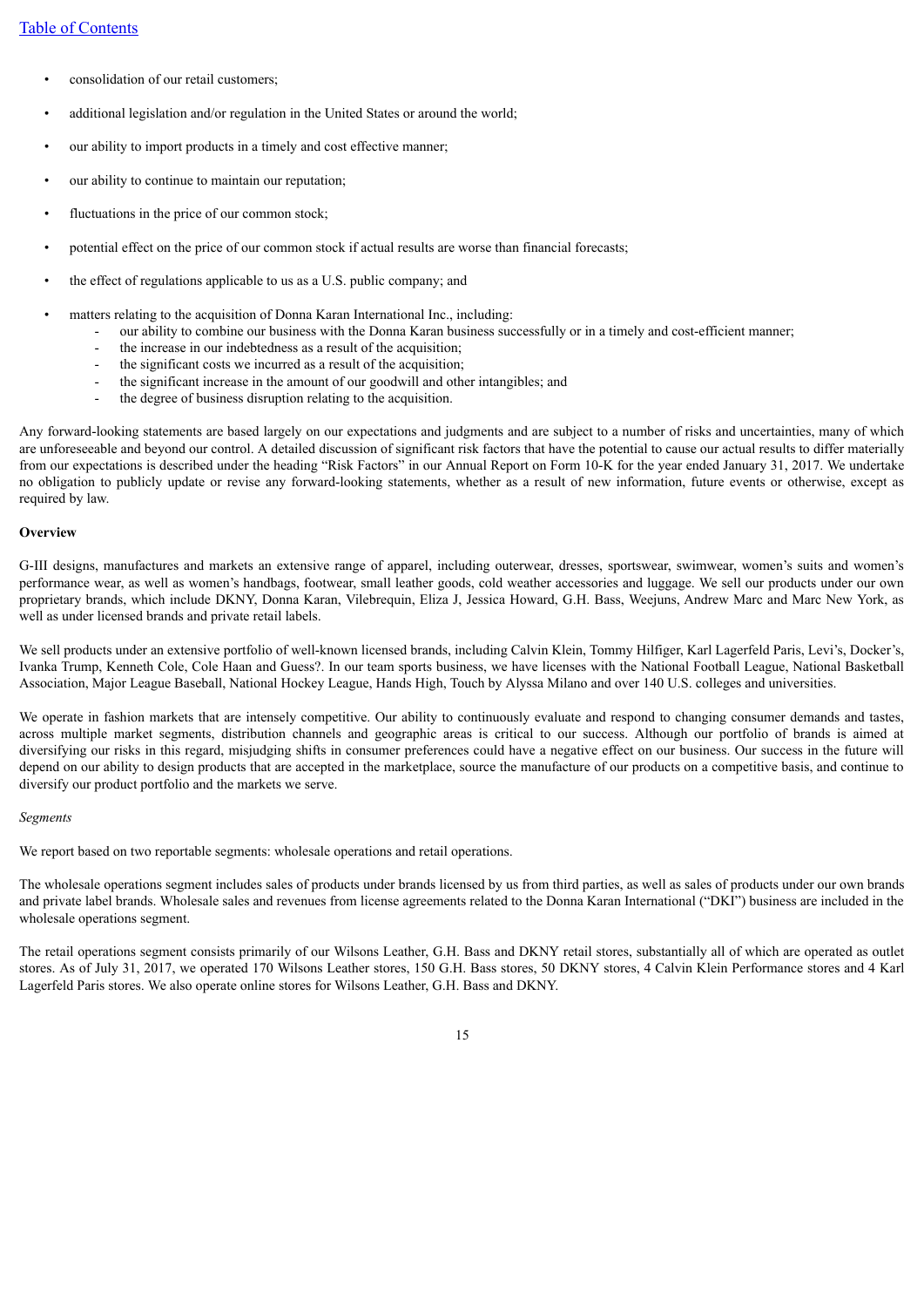#### *Recent Transactions*

We have expanded our portfolio of proprietary and licensed brands through acquisitions and by entering into license agreements for new brands or for additional products under previously licensed brands. Acquisitions are part of our strategy to expand our product offerings and increase the portfolio of proprietary and licensed brands that we offer through different tiers of retail distribution.

In August, 2017, we entered into a joint venture with Amlon Capital B.V., a private company incorporated in the Netherlands, to produce and market women's and men's apparel and accessories pursuant to a long-term license for DKNY and Donna Karan in the People's Republic of China, including Macau, Hong Kong and Taiwan. We own 49% of the joint venture, with Amlon owning the remaining 51%. The joint venture will be funded with \$25 million of equity that will be used to strengthen the DKNY and Donna Karan brands and accelerate the growth of the business in the region. Of this amount, we are required to contribute \$10.0 million by August 2018. As of January 1, 2018, this joint venture will be the exclusive seller of women's and men's apparel, handbags, luggage and certain accessories under the DKNY and Donna Karan brands in the territory. We expect to start generating revenue from this joint venture in the beginning of fiscal 2019.

In March 2017, we entered into an agreement with Macy's under which Macy's will serve, beginning February 2018, as the exclusive U.S. department store for sales of DKNY women's apparel and accessories. Under the agreement, Macy's will have the exclusive rights to sell DKNY women's apparel, including women's sportswear, dresses, suit separates, sport, denim, swimwear and outerwear, as well as handbags and women's shoes in all Macy's locations and Macys.com. The agreement also plans for increased and enhanced DKNY shop-in-shops in many Macy's stores. G-III and Macy's are committed to making DKNY the premier fashion and lifestyle brand.

In December 2016, we acquired all of the outstanding capital stock of Donna Karan International Inc. ("DKI") from LVMH Moet Hennessy Louis Vuitton Inc. for a total purchase price of approximately \$669.8 million. DKI owns Donna Karan and DKNY, two of the world's most iconic and recognizable power brands. The acquisition of Donna Karan fits squarely into our strategy to diversify and expand our business and to increase our ownership of brands. We intend to focus on the expansion of the DKNY brand, while also re-establishing DKNY Jeans, Donna Karan and other associated brands. We believe that we can also capitalize on significant, untapped global licensing potential in a number of men's categories, as well as in home and jewelry. We believe that our strong track record of driving organic growth, identifying and integrating acquisitions and developing talent throughout the organization makes the potential of the DKNY and Donna Karan brands especially appealing.

In addition to the agreement with Macy's with respect to DKNY referred to above, we also intend to re-launch Donna Karan as an aspirational luxury brand that will be priced above DKNY and targeted to fine department stores nationwide. We will continue to operate the freestanding global DKNY stores and DKNY.com. We also will maintain DKNY's agreements with international license partners and distributors outside of the United States. Products outside the exclusive categories and products distributed by DKNY's various licensees under other categories in the DKNY family will continue to be sold to department stores, including Macy's. Sales of DKNY and Donna Karan product in the first half of fiscal 2018 were primarily of product produced by the prior owner of DKI. We are building an order book for the fall and holiday season for sales of DKNY and Donna Karan product produced by us and expect to generate increasing sales of this product in the second half of fiscal 2018.

#### *Licensed Products*

The sale of licensed products is a key element of our strategy and we have continually expanded our offerings of licensed products for more than 20 years.

In July 2016, we signed a three-year extension through March 2020 of our license agreement with the National Football League. This agreement includes men's and women's outerwear, Starter men's and women's outerwear, men's and women's lifestyle apparel, Hands High men's and women's lifestyle apparel and Touch by Alyssa Milano women's lifestyle apparel.

In February 2016, we expanded our relationship with Tommy Hilfiger through a new license agreement for Tommy Hilfiger womenswear in the United States and Canada. This license for women's sportswear, dresses, suit separates, performance and denim is in addition to our existing Tommy Hilfiger licenses for men's and women's outerwear and luggage. The new Tommy Hilfiger agreement has an initial term of five years and a renewal term of four years. Macy's will continue to be the principal retailer of Tommy Hilfiger in the United States and women's sportswear will continue to be a Macy's exclusive offering. We believe Tommy Hilfiger is a classic American lifestyle brand. We intend to leverage our market expertise to help build sales of Tommy Hilfiger women's apparel. We increased the distribution of our Tommy Hilfiger product in the first half of fiscal 2018 and expect to continue to expand sales of this product in the second half of fiscal 2018.

We believe that consumers prefer to buy brands they know. We have continually sought licenses that would increase the portfolio of name brands we can offer through different tiers of retail distribution, for a wide array of products at a variety of price points. We believe that brand owners will look to consolidate the number of licensees they engage to develop product and they will seek licensees with a successful track record of expanding brands into new categories. It is our objective to continue to expand our product offerings and we are continually discussing new licensing opportunities with brand owners.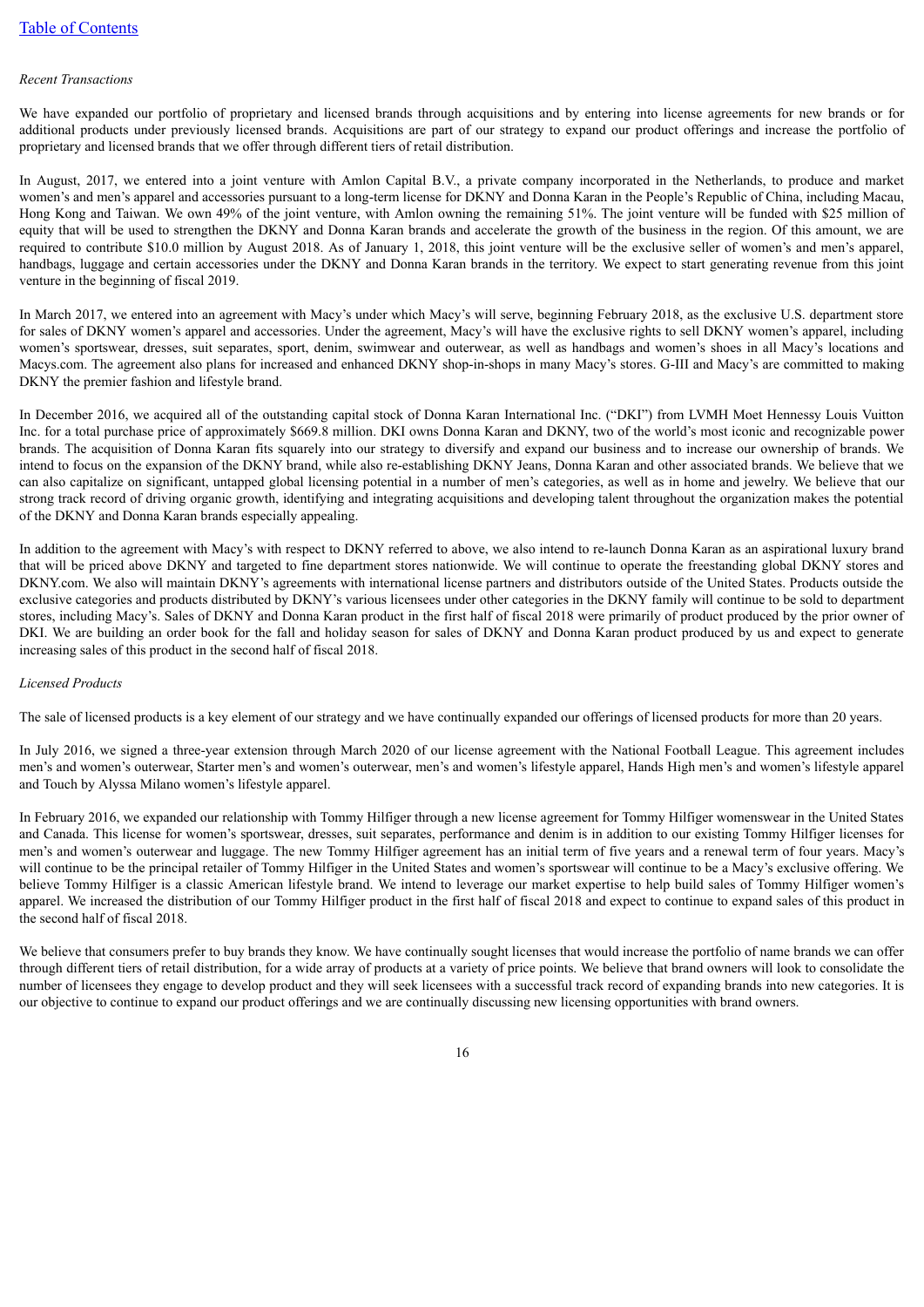#### *Licensing*

As we have increased our portfolio of proprietary brands, we have licensed these brands in categories outside our core competencies. We began licensing Andrew Marc, Vilebrequin and G.H. Bass in selected categories after acquiring these brands in 2008, 2012 and 2013, respectively. Our licensing program is expected to significantly increase as a result of owning the Donna Karan and DKNY brands.

The DKNY brand is currently licensed for a broad array of products including fragrance, watches, hosiery, intimates, eyewear, children's clothing, home furnishings and menswear. We recently licensed DKNY and Donna Karan men's and women's apparel and accessories in China pursuant to a long-term license agreement with a joint venture of which we are a 49% owner. We intend to focus on the expansion of licensing opportunities for the DKNY brand, while also re-establishing DKNY Jeans, Donna Karan and other associated brands. We believe that we can capitalize on significant, untapped global licensing potential in a number of categories.

G.H. Bass is licensed for the wholesale distribution of men's and women's footwear, men's sportswear, men's and boy's tailored clothing, men's socks, men's accessories and women's hosiery.

Vilebrequin has entered into licenses for watches and sunglasses, which commenced shipping in April 2017.

#### *Retail Operations*

We experienced substantial losses in our retail operations segment in fiscal 2017 and the first and second quarters of fiscal 2018. We are focusing on turning around our retail business by terminating or renegotiating long-term leases as they come up for renewal, implementing cost-cutting initiatives, revising our merchandising strategy and repurposing certain Wilsons and Bass stores for the Karl Lagerfeld Paris or DKNY brands. We intend to continue our program of door count reduction, as well as increasing the efficiency and productivity of our retail operations. We operated 353 Wilsons and Bass store at the beginning of the current fiscal year. At July 31, 2017, the store count for these two brands had decreased to 320 locations and we expect to further reduce the number of Wilsons and Bass stores to approximately 285 locations by the end of this fiscal year.

Sales of apparel over the Internet continue to increase. Our e-commerce business consists of our own web platforms at www.dkny.com, www.wilsonsleather.com, www.ghbass.com, www.vilebrequin.com and www.andrewmarc.com. We are building an e-commerce team to help us expand our online opportunities going forward. We also sell our Karl Lagerfeld Paris products on its website, www.karllagerfeldparis.com. We sell our licensed products over the web through retail partners such as Macys.com and Nordstrom.com, each of which has a significant online business. We have also increased sales to pure play online retail partners such as Amazon and Fanatics. We continue to develop additional marketing initiatives over the Internet, our web sites and social media to increase our e-commerce presence.

#### **Trends**

Significant trends that affect the apparel industry include retail chains closing unprofitable stores, an increased focus by retail chains on expanding their ecommerce, the continued consolidation of retail chains and the desire on the part of retailers to consolidate vendors supplying them.

Retailers are seeking to expand the differentiation of their offerings by devoting more resources to the development of exclusive products, whether by focusing on their own private label products or on products produced exclusively for a retailer by a national brand manufacturer. Retailers are placing more emphasis on building strong images for their private label and exclusive merchandise. Exclusive brands are only made available to a specific retailer, and thus customers loyal to their brands can only find them in the stores of that retailer.

A number of retailers are experiencing financial difficulties, which in some cases has resulted in bankruptcies, liquidations and/or store closings. The financial difficulties of a retail customer of ours could result in reduced business with that customer. We may also assume higher credit risk relating to receivables of a retail customer experiencing financial difficulty that could result in higher reserves for doubtful accounts or increased write-offs of accounts receivable. We attempt to mitigate credit risk from our customers by closely monitoring accounts receivable balances and shipping levels, as well as the ongoing financial performance and credit standing of customers.

Sales of apparel over the Internet continue to increase. We are addressing the increase in online shopping by developing additional marketing initiatives over the Internet, our web sites and social media.

We have attempted to respond to trends in our industry by continuing to focus on selling products with recognized brand equity, by attention to design, quality and value and by improving our sourcing capabilities. We have also responded with the strategic acquisitions made by us and new license agreements entered into by us that added to our portfolio of licensed and proprietary brands and helped diversify our business by adding new product lines, expanding distribution channels and developing the retail component of our business. We believe that our broad distribution capabilities help us to respond to the various shifts by consumers between distribution channels and that our operational capabilities will enable us to continue to be a vendor of choice for our retail partners.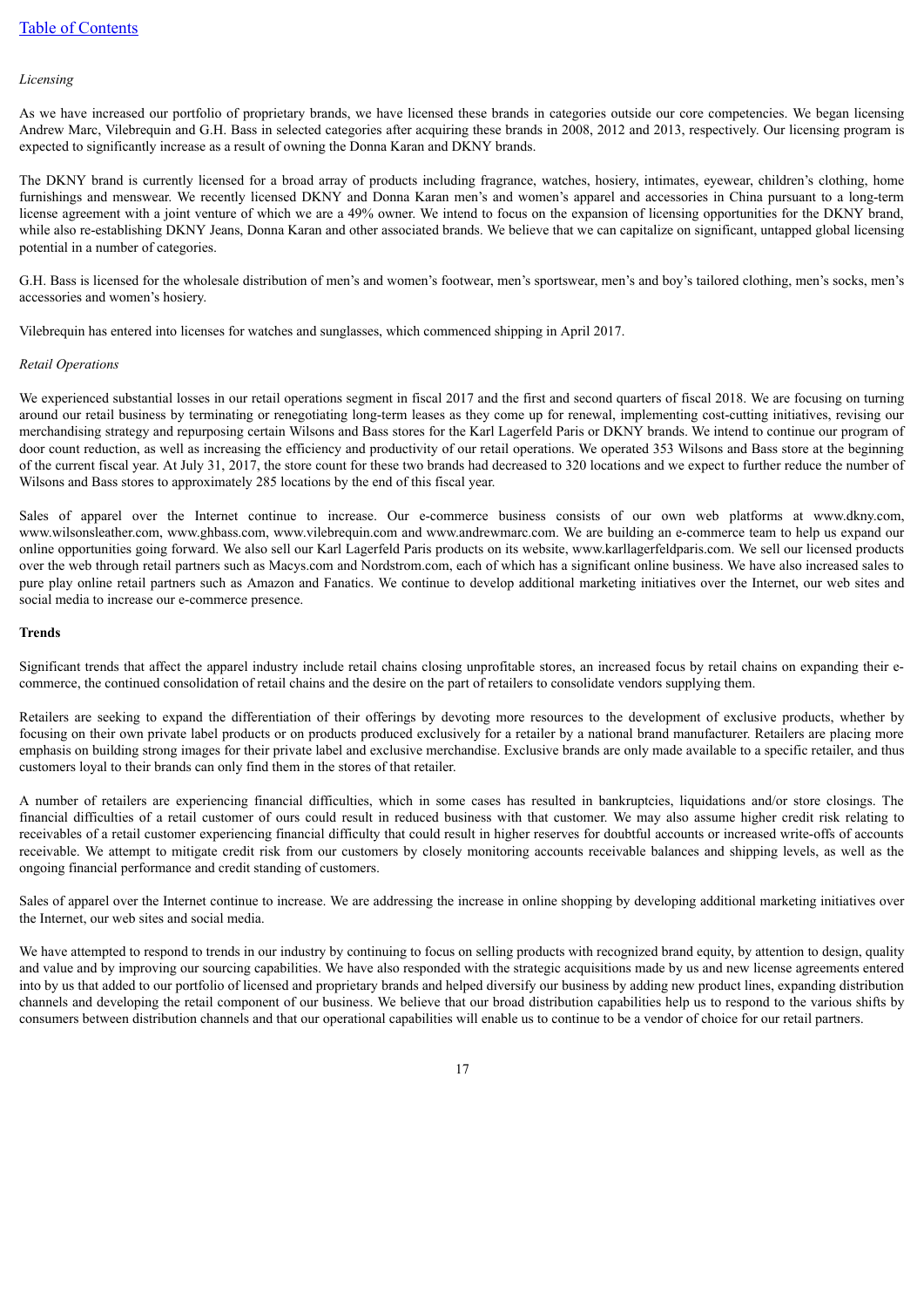#### **Results of Operations**

#### *Three months ended July 31 2017 compared to three months ended July 31, 2016*

Net sales for the three months ended July 31, 2017 increased to \$538.0 million from \$442.3 million in the same period last year. Net sales of our segments are reported before intercompany eliminations. Net sales of our wholesale operations segment increased to \$467.8 million from \$361.3 million in the comparable period last year. Net sales from our acquired DKNY and Donna Karan product lines accounted for \$35.0 million of the increase. The increase in net sales was also a result of a \$27.0 million increase in net sales of Tommy Hilfiger licensed products, primarily from our denim, men outerwear, dresses and women's sportswear licensed products, a \$27.4 million increase in net sales of Calvin Klein licensed products, primarily from women's performance wear and dresses, and a \$7.6 million increase in net sales of our Karl Lagerfeld Paris products. Net sales of our retail operations segment increased to \$106.4 million for the three months ended July 31, 2017 from \$100.0 million in the same period last year. The increase in net sales was the result of \$14.9 million in net sales from our DKNY retail stores acquired in December 2016, offset, in part, by a decrease in net sales of \$5.6 million in our G.H. Bass stores and \$3.4 million in our Wilsons stores. We operated 34 fewer stores at the end of the period ended July 31, 2017 compared to the same period in the prior year. G.H. Bass same store sales decreased by 5.2% compared to the same period in the prior year and Wilsons same store sales decreased by 4.3% compared to the same period in the prior year. The decreases in same store sales are mainly due to a decline in consumer retail traffic, which also adversely affected total net sales in our stores.

Gross profit increased to \$202.9 million, or 37.7% of net sales, for the three months ended July 31, 2017, from \$155.6 million, or 35.2% of net sales, in the same period last year. The gross profit percentage in our wholesale operations segment was 32.4% in the three months ended July 31, 2017 compared to 30.7% in the same period last year. The increase in gross profit percentage was in part the result of DKNY and Donna Karan licensing income for which there is no associated cost of goods sold. In addition, we had improved gross profit margins due to an increase in gross margins and net sales of our Calvin Klein dress line. The gross profit percentage in our retail operations segment was 48.4% for the three months ended July 31, 2017 compared to 44.8% for the same period last year. This increase in gross profit percentage is primarily due to our DKNY retail stores which had a higher gross profit percentage than our other retail stores.

Selling, general and administrative expenses increased to \$195.8 million in the three months ended July 31, 2017 from \$153.2 million in the same period last year. Expenses related to our Donna Karan business represented \$36.0 million of this increase. The remainder of the increase is primarily due to increased facility costs (\$5.8 million) and personnel costs (\$5.2 million). Facility costs increased because of increased shipping, storage and processing costs incurred at our third party warehouses. Personnel costs increased as a result of additional staffing for new product lines under our license agreements, offset, in part, by a decrease in personnel costs in our retail operations segment resulting from the reduction in the number of our retail stores. These increases were offset, in part, by a decrease in professional fees (\$3.0 million) primarily related to the fees incurred in connection with the acquisition of DKI in the same period last year.

Depreciation and amortization increased to \$10.7 million in the three months ended July 31, 2017 from \$7.7 million in the same period last year. These expenses increased primarily because of additional depreciation and amortization expense incurred as a result of the acquisition of DKI.

Interest and financing charges, net, for the three months ended July 31, 2017 were \$9.6 million compared to \$1.1 million for the same period last year. The increase in interest and financing charges is a result of the additional debt incurred in connection with the acquisition of DKI, as well as the amortization of capitalized debt issuance costs.

Income tax benefit for the three months ended July 31, 2017 was \$4.8 million compared to \$4.6 million for the same period last year. Our effective tax rate remained the same for both periods at 37.0% before the effect of a discrete non-cash income tax charges of \$168,000 in the three months ended July 31, 2017 and an income tax benefit of \$2.4 million in the three months ended July 31, 2016 in connection with the vesting of equity awards in accordance with ASU 2016-09.

#### *Six months ended July 31, 2017 compared to six months ended July 31, 2016*

Net sales for the six months ended July 31, 2017 increased to \$1.07 billion from \$899.7 million in the same period last year. Net sales of our segments are reported before intercompany eliminations. Net sales of our wholesale operations segment increased to \$921.1 million from \$743.7 million in the comparable period last year. Net sales from our acquired DKNY and Donna Karan product lines accounted for \$75.1 million of the increase. The increase in net sales was also a result of a \$66.8 million increase in net sales of Tommy Hilfiger licensed products, primarily from our denim, sportswear, dresses and women's performance wear, a \$25.5 million increase in net sales of Calvin Klein licensed products, primarily from women's performance wear and dresses, offset, in part, by a decrease in net sales of Calvin Klein women's suits, and a \$12.9 million increase in net sales of our Karl Lagerfeld Paris products. Net sales of our retail operations segment increased to \$205.6 million for the six months ended July 31 2017 from \$195.0 million in the same period last year. The increase in net sales was the result of \$29.9 million in net sales from our DKNY retail stores offset, in part, by a decrease in net sales of \$10.9 million in our G.H. Bass stores and \$8.7 million in our Wilsons stores. We operated 34 fewer stores at the end of the period ended July 31, 2017 compared to the same period in the prior year. Wilsons same store sales decreased by 8.1% compared to the same period in the prior year and G.H. Bass same store sales decreased by 7.0% compared to the same period in the prior year. The decreases in same store sales are mainly due to a decline in consumer retail traffic, which also adversely affected total net sales in our stores.

Gross profit increased to \$404.7 million, or 37.9% of net sales, for the six months ended July 31, 2017, from \$321.3 million, or 35.7% of net sales, in the same period last year. The gross profit percentage in our wholesale operations segment was 33.3% in the six months ended July 31, 2017 compared to 31.6% in the same period last year. The increase in gross profit percentage was the result of, in part, DKNY and Donna Karan licensing income for which there is no associated cost of goods sold, as well as favorable margins for our DKNY handbags and DKNY women's sportswear product lines. In addition, we had improved gross profit margins due to an increase in gross margins and net sales of our Calvin Klein dress line. The gross profit percentage in our retail operations segment was 47.8% for the six months ended July 31, 2017 compared to 44.1% for the same period last year. This increase in gross profit percentage is primarily due to our DKNY retail stores which had a higher gross profit percentage than our other retail stores.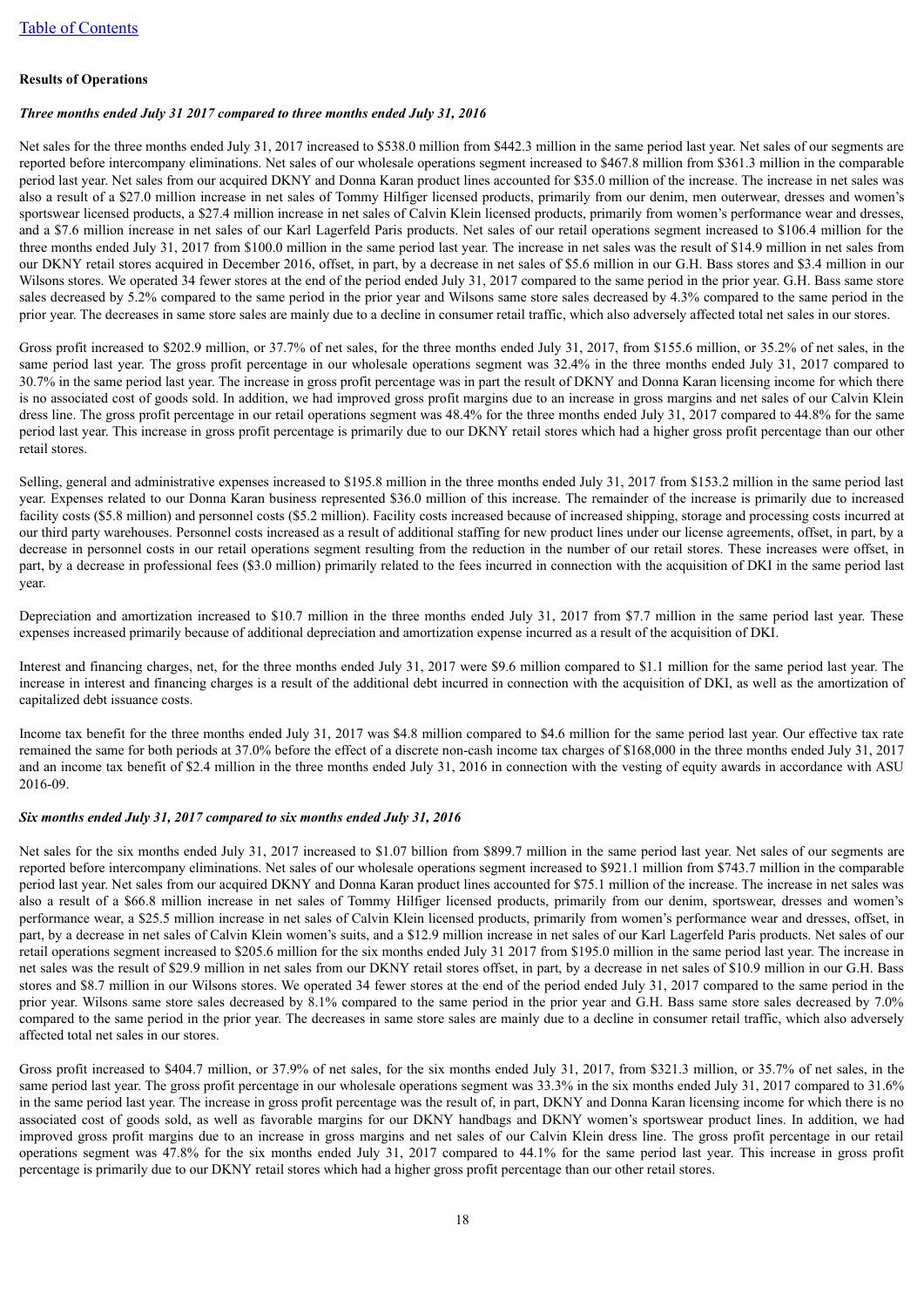Selling, general and administrative expenses increased to \$393.3 million in the six months ended July 31, 2017 from \$306.3 million in the same period last year. Expenses related to our Donna Karan business represented \$75.1 million of this increase. The remainder of the increase is primarily due to increased facility costs (\$12.1 million) and personnel costs (\$4.2 million). Facility costs increased because of increased shipping, storage and processing costs incurred at our third party warehouses. Personnel costs increased as a result additional staffing for new product lines under new license agreements, offset, in part, by a decrease in personnel costs in our retail operations segment resulting from the reduction in the number of our retail stores. These increases were offset, in part, by a decrease in professional fees (\$3.0 million) related to the fees incurred in connection with the acquisition of DKI in the same period last year.

Depreciation and amortization increased to \$20.6 million in the six months ended July 31, 2017 from \$14.9 million in the same period last year. These expenses increased primarily because of additional depreciation and amortization expense incurred as a result of the acquisition of DKI.

Interest and financing charges, net, for the six months ended July 31, 2017 were \$19.6 million compared to \$2.3 million for the same period last year. The increase in interest and financing charges is a result of the additional debt incurred in connection with the acquisition of DKI, as well as the amortization of capitalized debt issuance costs.

Income tax benefit for the six months ended July 31, 2017 was \$10.9 million compared to \$3.0 million for the same period last year. Our effective tax rate remained the same for both periods at 37.0% before the effect of a discrete non-cash income tax charges of \$90,000 in the six months ended July 31, 2017 and an income tax benefit of \$2.4 million in the six months ended July 31, 2016 in connection with the vesting of equity awards in accordance with ASU 2016-09.

#### **Liquidity and Capital Resources**

#### *Term Loan*

On December 1, 2016, we entered into a credit agreement with the lenders party thereto and Barclays Bank PLC, as administrative and collateral agent (the "Term Loan Credit Agreement"). The Term Loan Credit Agreement provided for term loans in the aggregate amount of \$350.0 million (the "Term Loans") that we used to fund a portion of the purchase price with respect to the acquisition of DKI. The Term Loans were subject to amortization payments of 0.625% of the original aggregate principal amount of the Term Loans per quarter, with the balance due at maturity. On December 1, 2016, we refinanced \$50 million in principal amount of the Term Loans, reducing the principal balance of the Term Loans to \$300 million. This prepayment relieved us of our obligation to make quarterly amortization payments for the remainder of the term.

The Term Loans will mature in December 2022. Interest on the outstanding principal amount of the Term Loans accrues at a rate equal to LIBOR, subject to 1% floor, plus an applicable margin of 5.25% or an alternate base rate (defined as the greatest of (i) the "prime rate" as published by the Wall Street Journal from time to time, (ii) the federal funds rate plus 0.5% and (iii) the LIBOR rate for a borrowing with an interest period of one month) plus 4.25%, per annum, payable in cash. As of July 31, 2017, interest under the Term Loans was being paid at an average rate of 6.3% per annum.

The Term Loans are secured (i) on a first-priority basis by a lien on our real estate assets, equipment and fixtures, equity interests and intellectual property and certain related rights owned us and by certain of our subsidiaries and (ii) by a second-priority security interest in other of our assets and certain of our subsidiaries, which secure on a first-priority basis our asset-based loan facility described below under the caption "Amended and Restated Credit Agreement".

The Term Loans are required to be prepaid with the proceeds of certain asset sales if such proceeds are not applied as required by the Term Loan Credit Agreement within certain specified deadlines. The Term Loans are also required to be prepaid in an amount equal to 75% of our Excess Cash Flow (as defined in the Term Loan Credit Agreement) with respect to each fiscal year ending on or after January 31, 2018. The percentage of Excess Cash Flow that must be so applied is reduced to 50% if our senior secured leverage ratio is less than 3.00 to 1.00, to 25% if our senior secured leverage ratio is less than 2.75 to 1.00 and to 0% if our senior secured leverage ratio is less than 2.25 to 1.00

The Term Loan Credit Agreement contains covenants that restrict our ability to, among other things, incur additional debt, sell or dispose certain assets, make certain investments, incur liens and enter into acquisitions. This Agreement also includes a mandatory prepayment provision from Excess Cash Flow as defined in the Agreement. A first lien leverage covenant requires us to maintain a level of debt to EBITDA at a ratio as defined over the term of the Term Loan Credit Agreement. As of July 31, 2017, we were in compliance with these covenants.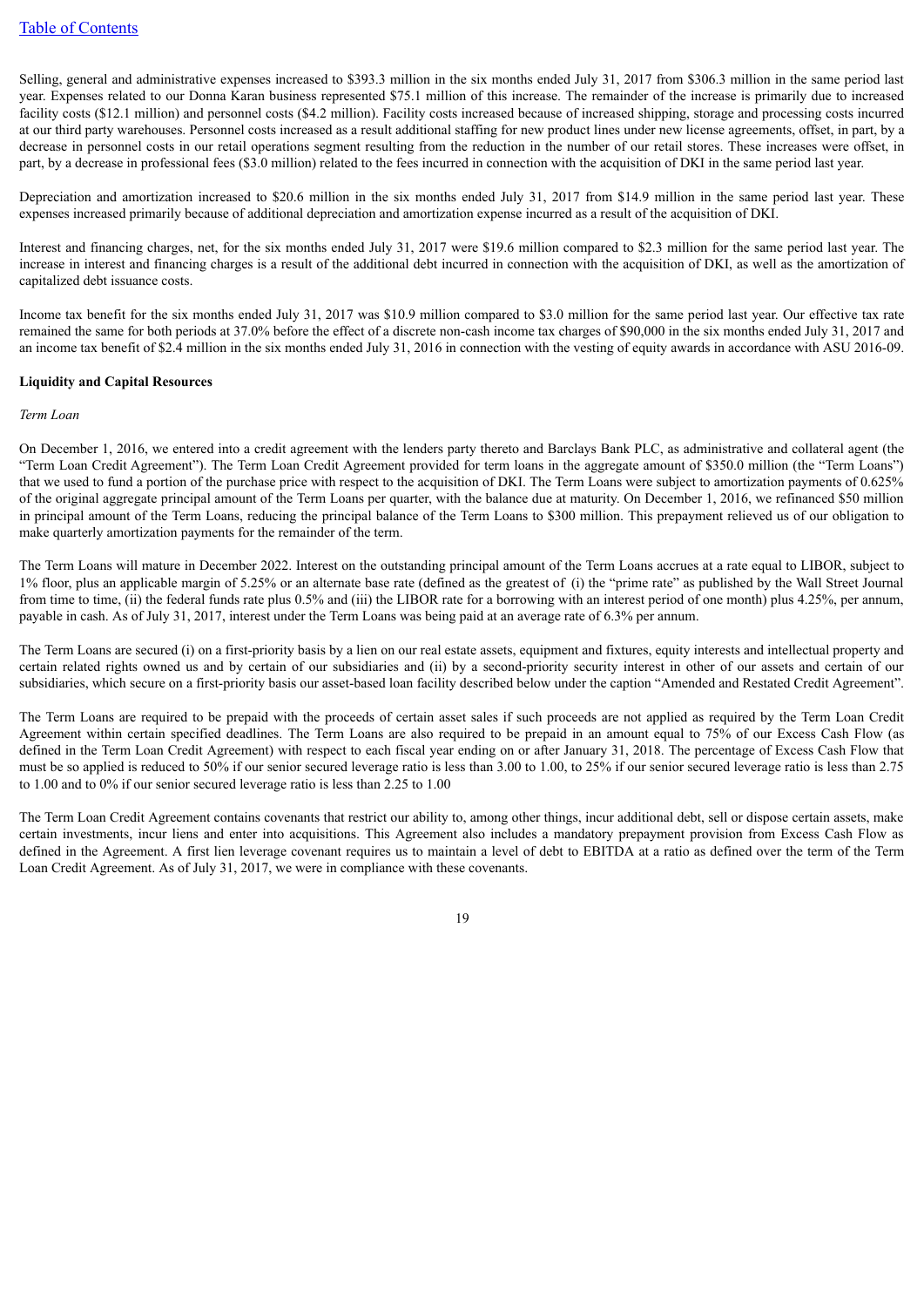#### *Amended and Restated Credit Agreement*

On December 1, 2016, we entered into an amended and restated credit agreement (the "ABL Credit Agreement") with JPMorgan Chase Bank, N.A., as Administrative Agent. The ABL Credit Agreement is a five-year senior secured revolving credit facility providing for borrowings in the aggregate principal amount of up to \$650 million. The ABL Credit Agreement replaced our prior credit agreement that provided for borrowings of up to \$450 million and was due to expire in August 2017.

Amounts available under the ABL Credit Agreement are subject to borrowing base formulas and over advances as specified in the ABL Credit Agreement. Borrowings bear interest, at the Borrowers' option, at LIBOR plus a margin of 1.25% to 1.75% or an alternate base rate (defined as the greatest of (i) the "prime rate" of JPMorgan Chase Bank, N.A. from time to time, (ii) the federal funds rate plus 0.5% and (iii) the LIBOR rate for a borrowing with an interest period of one month) plus a margin of 0.25% to 0.75%, with the applicable margin determined based on the Borrowers' availability under the ABL Credit Agreement. As of July 31, 2017, interest under the ABL Credit Agreement was being paid at the average rate of 2.41% per annum. The ABL Credit Agreement is secured by specified assets of us and certain of our subsidiaries.

In addition to paying interest on any outstanding borrowings under the ABL Credit Agreement, we are required to pay a commitment fee to the lenders under the ABL Credit Agreement with respect to the unutilized commitments. The commitment fee accrues at a rate equal to 0.25% per annum on the average daily amount of the available commitment.

The ABL Credit Agreement contains a number of covenants that, among other things, restrict our ability, subject to specified exceptions, to incur additional debt; incur liens; sell or dispose of assets; merge with other companies; liquidate or dissolve G-III; acquire other companies; make loans, advances, or guarantees; and make certain investments. In certain circumstances, the credit agreement also requires us to maintain a minimum fixed charge coverage ratio, as defined, that may not exceed 1.00 to 1.00 for each period of twelve consecutive fiscal months of holdings. As of July 31, 2017, we were in compliance with these covenants.

#### *LVMH Note*

On December 1, 2016, as a portion of the consideration for the acquisition of DKI, we issued to LVMH a junior lien secured promissory note in the principal amount of \$125.0 million (the "LVMH Note") that bears interest at the rate of 2% per year. \$75.0 million of the principal amount of the LVMH Note is due and payable on June 1, 2023 and \$50.0 million of such principal amount is due and payable on December 1, 2023.

In connection with the issuance of the LVMH Note, LVMH entered into (i) a subordination agreement with Barclays Bank PLC, as administrative agent for the lender parties to the Term Loans and collateral agent for the senior secured parties thereunder and JPMorgan Chase Bank, N.A., as administrative agent for the lenders and other senior secured parties under the ABL Credit Agreement, providing that our obligations under the LVMH Note are subordinate and junior to our obligations under the ABL Credit Agreement and the Term Loans, and (ii) a pledge and security agreement with us and our subsidiary, G-III Leather Fashions, Inc., pursuant to which G-III Leather granted to LVMH a security interest in specified collateral to secure our payment and performance of our obligations under the LVMH Note that is subordinate and junior to the security interest granted by us with respect to our obligations under the ABL Credit Agreement and Term Loans.

ASC 820 - Fair Value Measurements requires the note to be recorded at Fair Value. As a result, we recorded a debt discount in the amount of \$40.0 million in connection with the issuance of the LVMH Note. This discount is being amortized as interest expense using the effective interest rate method over the term of the LVMH Note.

#### *Outstanding Borrowings*

Our primary operating cash requirements are to fund our seasonal buildup in inventories and accounts receivable, primarily during the second and third fiscal quarters each year. Due to the seasonality of our business, we generally reach our peak borrowings under our asset-based credit facility during our third fiscal quarter. The primary sources to meet our operating cash requirements have been borrowings under our credit facility, cash generated from operations and the sale of our common stock.

We incurred significant additional debt in connection with our acquisition of DKI. At July 31, 2017, we had \$194.0 million in borrowings outstanding under the ABL Credit Agreement and \$300 million in borrowings outstanding under the Term Loans. In addition to the amounts outstanding under these two loan agreements, at July 31, 2017, we had \$125.0 million of principal amount outstanding under the LVMH Note. At July 31, 2016, we had no borrowings outstanding under our prior revolving credit facility.

Our contingent liability under open letters of credit was approximately \$16.7 million at July 31, 2017 compared to \$11.9 million at July 31, 2016

We had cash and cash equivalents of \$58.8 million on July 31, 2017 and \$45.0 million on July 31, 2016.

#### *Share Repurchase Program*

Our Board of Directors has authorized a share repurchase program of 5,000,000 shares. The timing and actual number of shares repurchased, if any, will depend on a number of factors, including market conditions and prevailing stock prices, and are subject to compliance with certain covenants contained in our loan agreement. Share repurchases may take place on the open market, in privately negotiated transactions or by other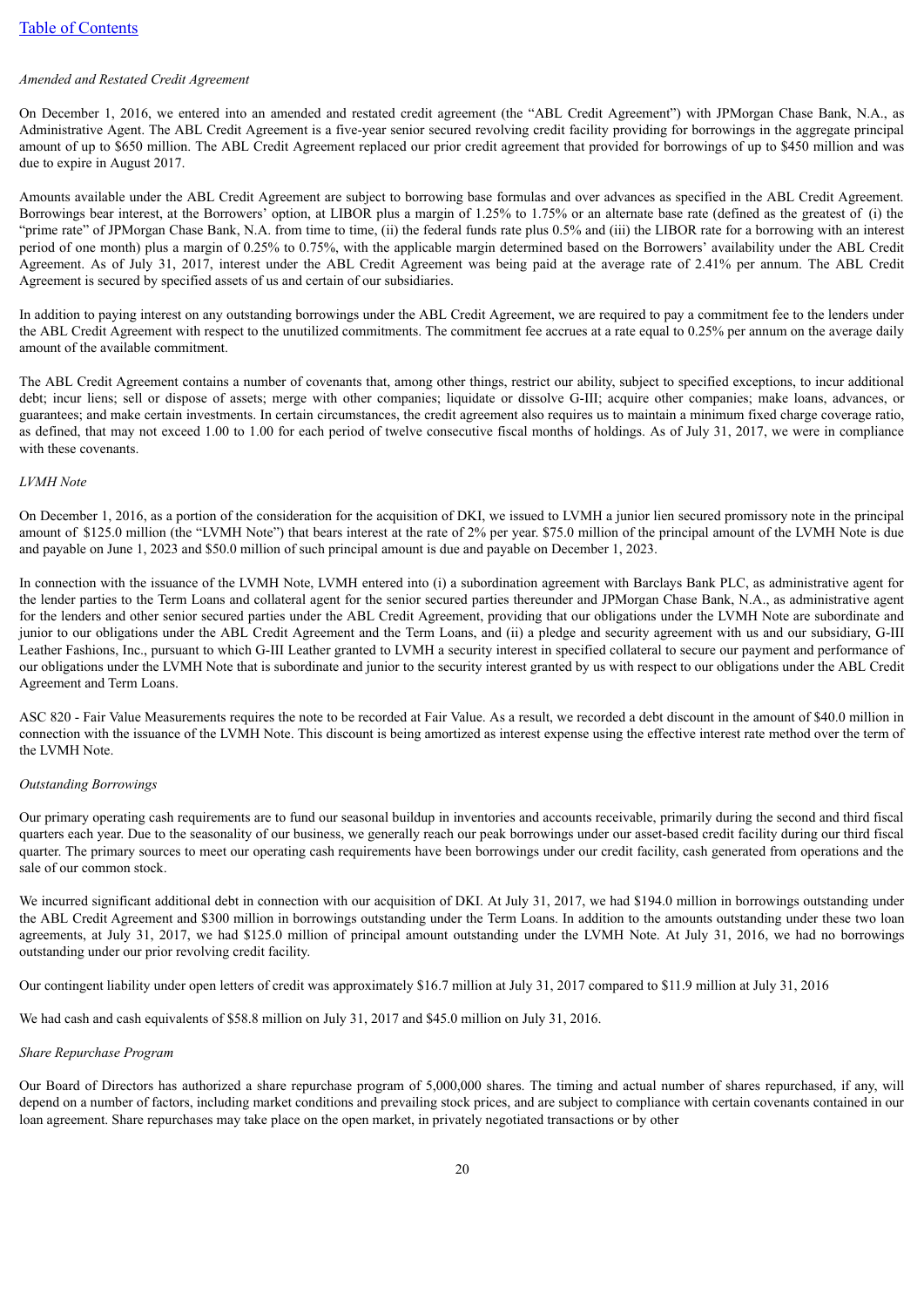means, and would be made in accordance with applicable securities laws. No shares were purchased under the program during the six months ended July 31, 2017. As of July 31, 2017, we had approximately 48,708,000 million shares of common stock outstanding.

#### *Cash from Operating Activities*

We used \$114.4 million of cash in operating activities during the six months ended July 31, 2017 primarily as a result of our net loss of \$19.0 million, an increase of \$171.2 million in inventory, \$23.2 million in accounts receivable and \$11.5 million in prepaid expenses, offset, in part, by an increase in accounts payable and accrued expenses of \$82.2 million, \$20.6 million in non-cash depreciation and amortization expenses and \$10.3 million in non-cash equity based compensation charges.

The changes in these operating cash flow items are generally consistent with our seasonal pattern of building up inventory for the fall shipping season resulting in the increases in inventory and accounts payable. The fall shipping season begins during the latter half of our second quarter.

#### *Cash from Investing Activities*

We used \$10.6 million of cash in investing activities in the six months ended July 31, 2017. The cash used in investing activities consisted of capital expenditures related to additional fixturing costs at department stores, as well as renovating, repurposing and relocating G.H. Bass and Wilsons stores.

We currently expect that capital expenditures for fiscal 2018 will be approximately \$35 million. Capital expenditures in fiscal 2018 will primarily be used for the addition of in-store fixtures at department stores, as well as the renovation and relocation of some of our G.H. Bass, Wilsons and DKNY stores. We also anticipate expending \$10.0 million by August 2018 to fund our portion of the equity for the joint venture with Amlon to produce and market DKNY and Donna Karan products in China.

#### *Cash from Financing Activities*

Cash from financing activities of \$103.2 million in the six months ended July 31, 2017 was primarily provided by the net proceeds from borrowings under our revolving credit facility.

#### *Financing Needs*

We believe that our cash on hand and cash generated from operations for the year as a whole, together with funds available under the ABL Credit Agreement, are sufficient to meet our expected operating and capital expenditure requirements. We may seek to acquire other businesses in order to expand our product offerings. We may need additional financing in order to complete one or more acquisitions. We cannot be certain that we will be able to obtain additional financing, if required, on acceptable terms or at all.

#### **Critical Accounting Policies**

Our discussion of results of operations and financial condition relies on our consolidated financial statements that are prepared based on certain critical accounting policies that require management to make judgments and estimates that are subject to varying degrees of uncertainty. We believe that investors need to be aware of these policies and how they impact our financial statements as a whole, as well as our related discussion and analysis presented herein. While we believe that these accounting policies are based on sound measurement criteria, actual future events can, and often do, result in outcomes that can be materially different from these estimates or forecasts.

The accounting policies and related estimates described in our Annual Report on Form 10-K for the year ended January 31, 2017 are those that depend most heavily on these judgments and estimates. As of July 31 2017, there have been no material changes to our critical accounting policies.

#### <span id="page-20-0"></span>**Item 3. Quantitative and Qualitative Disclosures About Market Risk.**

There are no material changes to the disclosure made with respect to these matters in our Annual Report on Form 10-K for the year ended January 31, 2017.

#### <span id="page-20-1"></span>**Item 4. Controls and Procedures.**

As of the end of the period covered by this report, our management, including our Chief Executive Officer and Chief Financial Officer, carried out an evaluation of the effectiveness of the design and operation of our disclosure controls and procedures (as such term is defined in Rule 13a-15(e) under the Securities Exchange Act of 1934, as amended (the "Exchange Act"). Based on that evaluation, our Chief Executive Officer and Chief Financial Officer concluded that our disclosure controls and procedures are designed to ensure that information required to be disclosed by us in the reports that we file or submit under the Exchange Act is (i) recorded, processed, summarized and reported, within the time periods specified in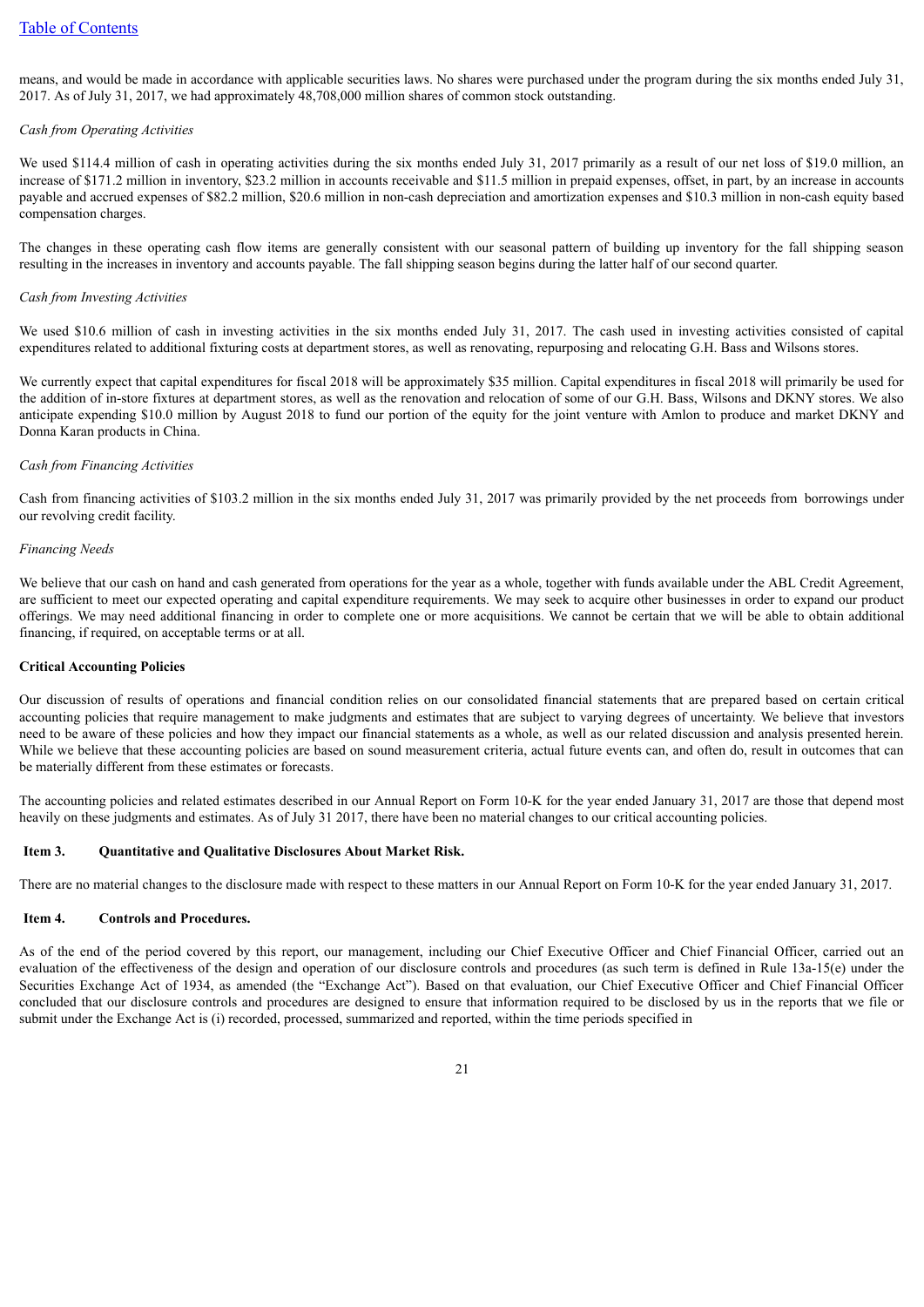the SEC's rules and forms and (ii) accumulated and communicated to our management, including our principal executive and principal financial officers, as appropriate to allow timely decisions regarding required disclosure, and thus, are effective in making known to them material information relating to G-III required to be included in this report.

During our last fiscal quarter, there were no changes in our internal control over financial reporting that have materially affected, or are reasonably likely to materially affect, our internal control over financial reporting.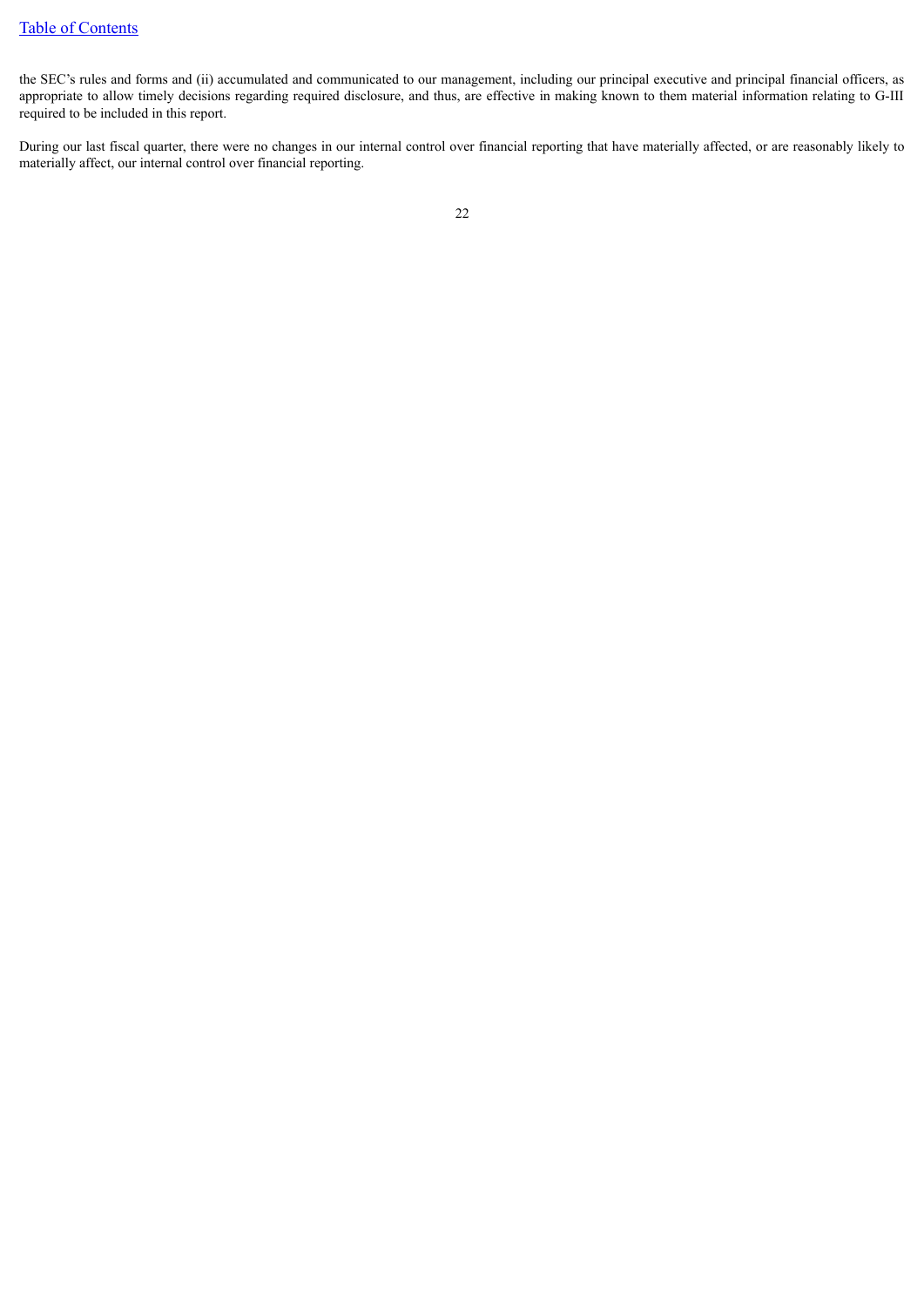### **PART II – OTHER INFORMATION**

### <span id="page-22-1"></span><span id="page-22-0"></span>**Item 1A. Risk Factors.**

In addition to the other information set forth in this report, you should carefully consider the factors discussed in "Item 1A. Risk Factors" in our Annual Report on Form 10-K for the fiscal year ended January 31, 2017, which could materially affect our business, financial condition or future results. There have been no material changes to these risk factors as of July 31, 2017. The risks described in our Annual Report on Form 10-K are not the only risks facing our company. Additional risks and uncertainties not currently known to us or that we currently deem to be immaterial also may materially adversely affect our business, financial condition and/or operating results.

<span id="page-22-2"></span>

| 31.1<br>Certification by Morris Goldfarb, Chief Executive Officer of G-III Apparel Group, Ltd., pursuant to Rule 13a - 14(a) or Rule 15d -<br>14(a) of the Securities Exchange Act of 1934, as amended, in connection with G-III Apparel Group, Ltd.'s Quarterly Report on Form<br>10-Q for the fiscal quarter ended July 31, 2017.<br>31.2<br>Certification by Neal S. Nackman, Chief Financial Officer of G-III Apparel Group, Ltd., pursuant to Rule 13a - 14(a) or Rule 15d -<br>14(a) of the Securities Exchange Act of 1934, as amended, in connection with G-III Apparel Group, Ltd.'s Quarterly Report on Form<br>10-Q for the fiscal quarter ended July 31, 2017.<br>32.1<br>pursuant to Section 906 of the Sarbanes-Oxley Act of 2002, in connection with G-III Apparel Group, Ltd.'s Quarterly Report on Form<br>10-Q for the fiscal quarter ended July 31, 2017.<br>32.2<br>Certification by Neal S. Nackman, Chief Financial Officer of G-III Apparel Group, Ltd., pursuant to 18 U.S.C. Section 1350, as<br>adopted pursuant to Section 906 of the Sarbanes-Oxley Act of 2002, in connection with G-III Apparel Group, Ltd.'s Quarterly Report<br>on Form 10-Q for the fiscal quarter ended July 31, 2017.<br><b>XBRL</b> Instance Document.<br>$101$ . INS<br>101.SCH<br>XBRL Schema Document.<br>101.CAL<br><b>XBRL Calculation Linkbase Document.</b><br><b>XBRL</b> Extension Definition.<br>101.DEF<br><b>XBRL Label Linkbase Document.</b><br>101.LAB | Item 6. | <b>Exhibits.</b>                                                                                                                       |
|---------------------------------------------------------------------------------------------------------------------------------------------------------------------------------------------------------------------------------------------------------------------------------------------------------------------------------------------------------------------------------------------------------------------------------------------------------------------------------------------------------------------------------------------------------------------------------------------------------------------------------------------------------------------------------------------------------------------------------------------------------------------------------------------------------------------------------------------------------------------------------------------------------------------------------------------------------------------------------------------------------------------------------------------------------------------------------------------------------------------------------------------------------------------------------------------------------------------------------------------------------------------------------------------------------------------------------------------------------------------------------------------------------------------------------------------------------------------------|---------|----------------------------------------------------------------------------------------------------------------------------------------|
|                                                                                                                                                                                                                                                                                                                                                                                                                                                                                                                                                                                                                                                                                                                                                                                                                                                                                                                                                                                                                                                                                                                                                                                                                                                                                                                                                                                                                                                                           |         |                                                                                                                                        |
|                                                                                                                                                                                                                                                                                                                                                                                                                                                                                                                                                                                                                                                                                                                                                                                                                                                                                                                                                                                                                                                                                                                                                                                                                                                                                                                                                                                                                                                                           |         |                                                                                                                                        |
|                                                                                                                                                                                                                                                                                                                                                                                                                                                                                                                                                                                                                                                                                                                                                                                                                                                                                                                                                                                                                                                                                                                                                                                                                                                                                                                                                                                                                                                                           |         | Certification by Morris Goldfarb, Chief Executive Officer of G-III Apparel Group, Ltd., pursuant to 18 U.S.C. Section 1350, as adopted |
|                                                                                                                                                                                                                                                                                                                                                                                                                                                                                                                                                                                                                                                                                                                                                                                                                                                                                                                                                                                                                                                                                                                                                                                                                                                                                                                                                                                                                                                                           |         |                                                                                                                                        |
|                                                                                                                                                                                                                                                                                                                                                                                                                                                                                                                                                                                                                                                                                                                                                                                                                                                                                                                                                                                                                                                                                                                                                                                                                                                                                                                                                                                                                                                                           |         |                                                                                                                                        |
|                                                                                                                                                                                                                                                                                                                                                                                                                                                                                                                                                                                                                                                                                                                                                                                                                                                                                                                                                                                                                                                                                                                                                                                                                                                                                                                                                                                                                                                                           |         |                                                                                                                                        |
|                                                                                                                                                                                                                                                                                                                                                                                                                                                                                                                                                                                                                                                                                                                                                                                                                                                                                                                                                                                                                                                                                                                                                                                                                                                                                                                                                                                                                                                                           |         |                                                                                                                                        |
|                                                                                                                                                                                                                                                                                                                                                                                                                                                                                                                                                                                                                                                                                                                                                                                                                                                                                                                                                                                                                                                                                                                                                                                                                                                                                                                                                                                                                                                                           |         |                                                                                                                                        |
|                                                                                                                                                                                                                                                                                                                                                                                                                                                                                                                                                                                                                                                                                                                                                                                                                                                                                                                                                                                                                                                                                                                                                                                                                                                                                                                                                                                                                                                                           |         |                                                                                                                                        |

101.PRE XBRL Presentation Linkbase Document.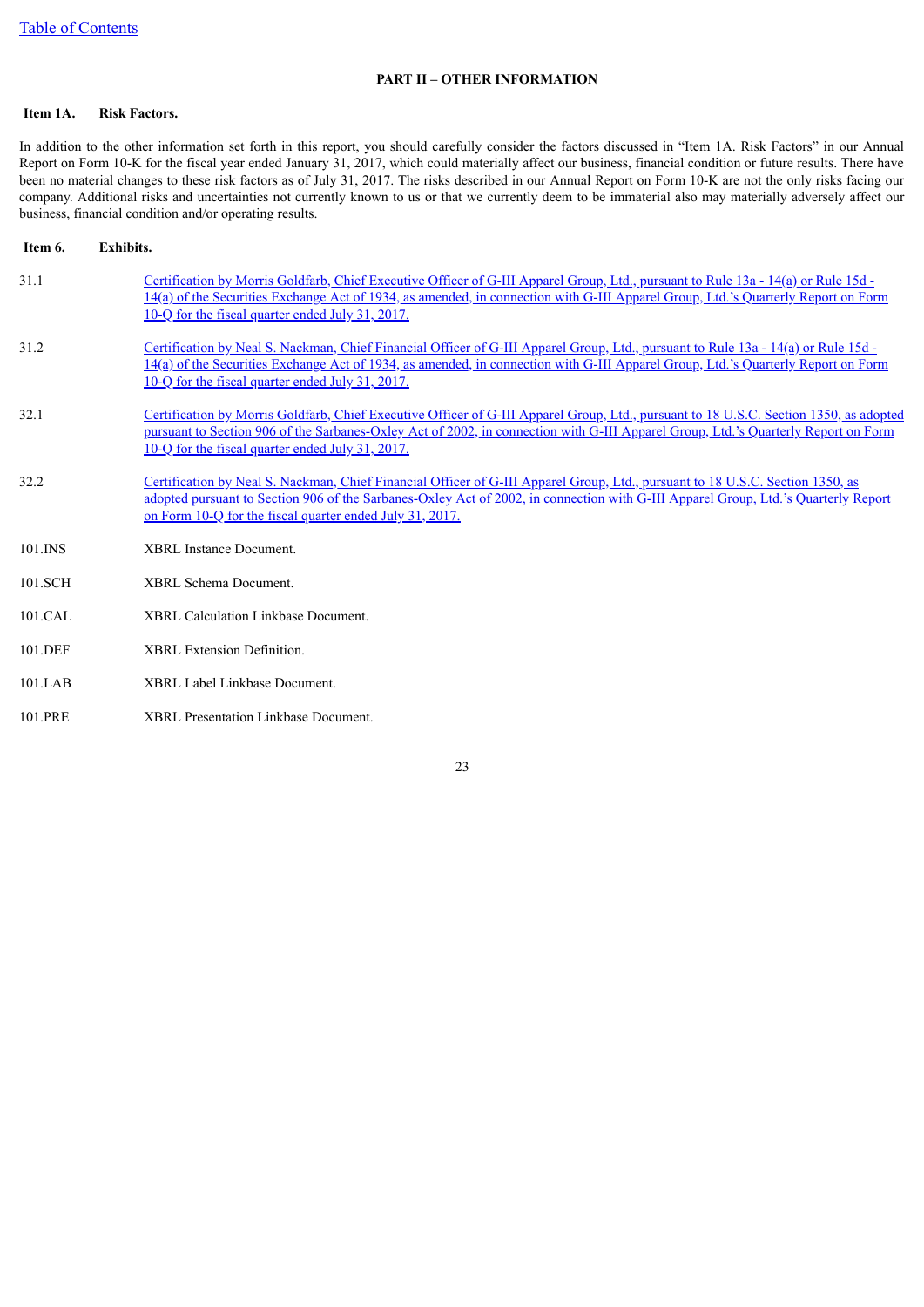### **SIGNATURES**

Pursuant to the requirements of the Securities Exchange Act of 1934, the registrant has duly caused this report to be signed on its behalf by the undersigned thereunto duly authorized.

> G-III APPAREL GROUP, LTD. (Registrant)

Date: September 8, 2017 By: /s/ Morris Goldfarb

Morris Goldfarb Chief Executive Officer

Date: September 8, 2017 By: /s/ Neal S. Nackman

Neal S. Nackman Chief Financial Officer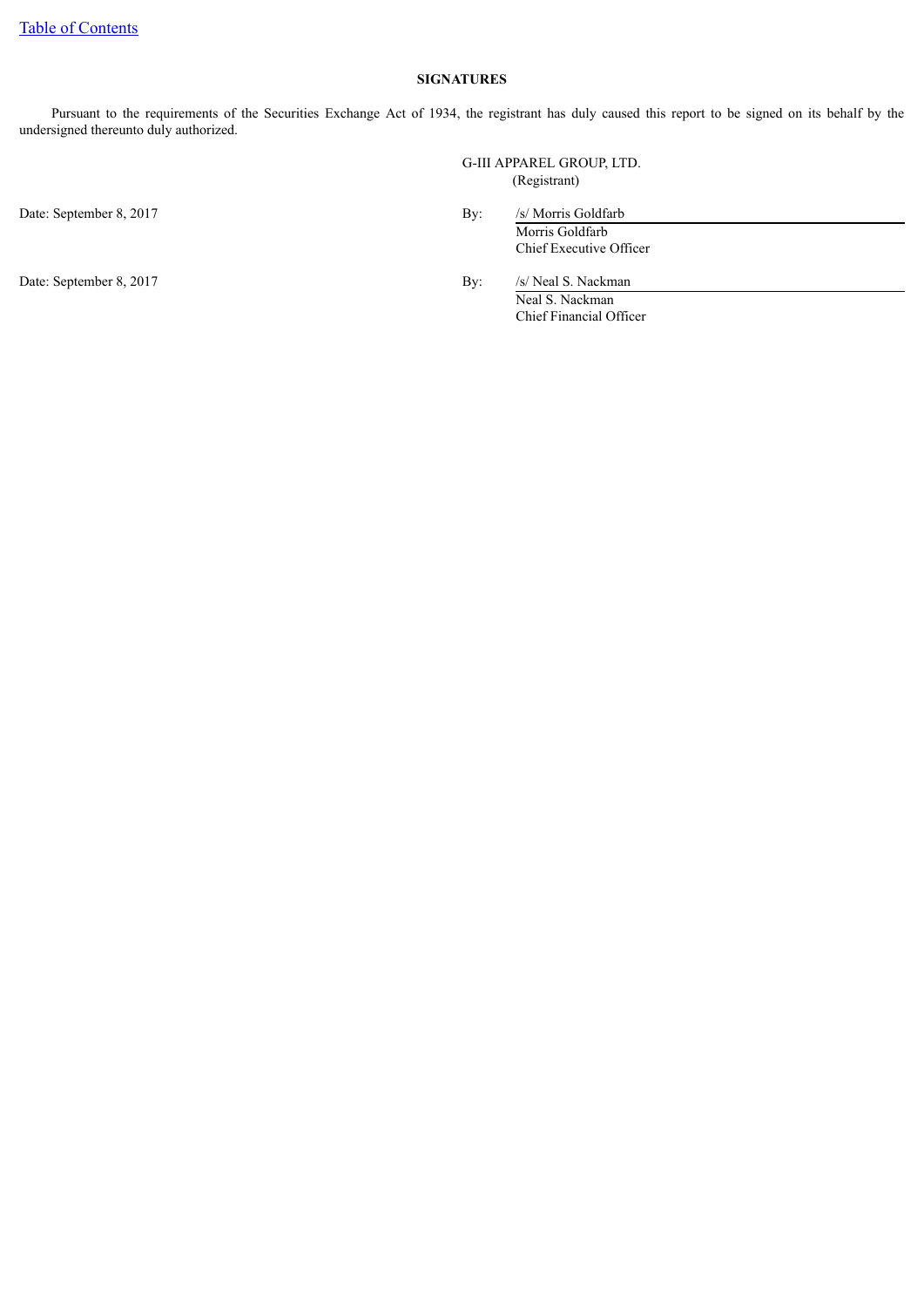#### CERTIFICATION PURSUANT TO RULE 13a - 14(a) OR RULE 15d - 14(a) OF THE SECURITIES EXCHANGE ACT OF 1934, AS AMENDED

<span id="page-24-0"></span>I, Morris Goldfarb, certify that:

- 1. I have reviewed this quarterly report on Form 10-Q of G-III Apparel Group, Ltd.;
- 2. Based on my knowledge, this report does not contain any untrue statement of a material fact or omit to state a material fact necessary to make the statements made, in light of the circumstances under which such statements were made, not misleading with respect to the period covered by this report;
- 3. Based on my knowledge, the financial statements, and other financial information included in this report, fairly present in all material respects the financial condition, results of operations and cash flows of the registrant as of, and for, the periods presented in this report;
- 4. The registrant's other certifying officer and I are responsible for establishing and maintaining disclosure controls and procedures (as defined in Exchange Act Rules 13a - 15(e) and 15d - 15(e)) and internal control over financial reporting (as defined in Exchange Act Rules 13a - 15(f) and 15d - 15(f)) for the registrant and have:
	- a) Designed such disclosure controls and procedures, or caused such disclosure controls and procedures to be designed under our supervision, to ensure that material information relating to the registrant, including its consolidated subsidiaries, is made known to us by others within those entities, particularly during the period in which this report is being prepared;
	- b) Designed such internal control over financial reporting, or caused such internal control over financial reporting to be designed under our supervision, to provide reasonable assurance regarding the reliability of financial reporting and the preparation of financial statements for external purposes in accordance with generally accepted accounting principles;
	- c) Evaluated the effectiveness of the registrant's disclosure controls and procedures and presented in this report our conclusions about the effectiveness of the disclosure controls and procedures, as of the end of the period covered by this report based on such evaluation; and
	- d) Disclosed in this report any change in the registrant's internal control over financial reporting that occurred during the registrant's most recent fiscal quarter (the registrant's fourth fiscal quarter in the case of an annual report) that has materially affected, or is reasonably likely to materially affect, the registrant's internal control over financial reporting; and
- 5. The registrant's other certifying officer and I have disclosed, based on our most recent evaluation of internal control over financial reporting, to the registrant's auditors and the audit committee of the registrant's board of directors (or persons performing the equivalent functions):
	- a) All significant deficiencies and material weaknesses in the design or operation of internal control over financial reporting which are reasonably likely to adversely affect the registrant's ability to record, process, summarize and report financial information; and
	- b) Any fraud, whether or not material, that involves management or other employees who have a significant role in the registrant's internal control over financial reporting.

Date: September 8, 2017

/s/ Morris Goldfarb

Morris Goldfarb Chief Executive Officer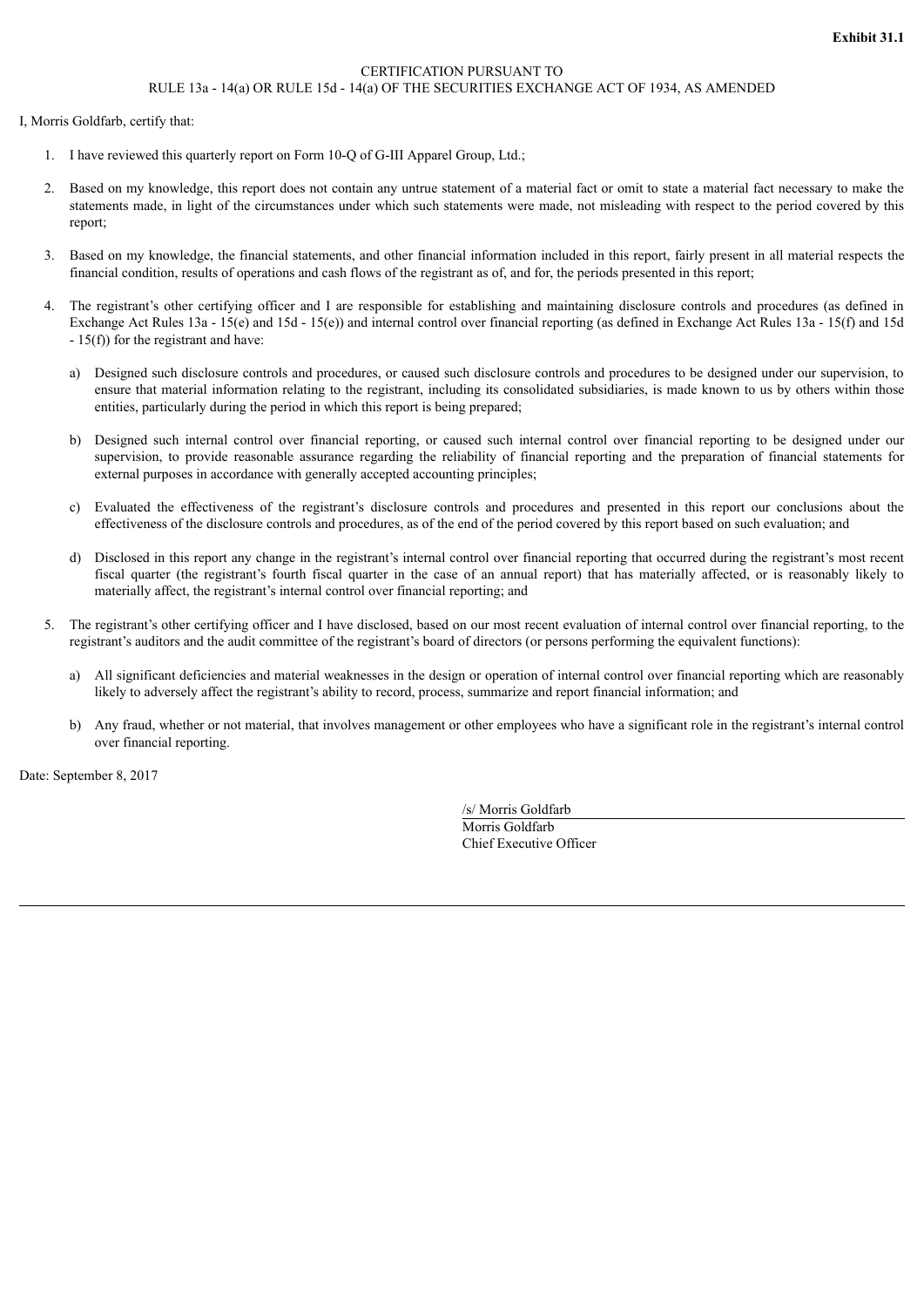#### CERTIFICATION PURSUANT TO RULE 13a - 14(a) OR RULE 15d - 14(a) OF THE SECURITIES EXCHANGE ACT OF 1934, AS AMENDED

<span id="page-25-0"></span>I, Neal S. Nackman, certify that:

- 1. I have reviewed this quarterly report on Form 10-Q of G-III Apparel Group, Ltd.;
- 2. Based on my knowledge, this report does not contain any untrue statement of a material fact or omit to state a material fact necessary to make the statements made, in light of the circumstances under which such statements were made, not misleading with respect to the period covered by this report;
- 3. Based on my knowledge, the financial statements, and other financial information included in this report, fairly present in all material respects the financial condition, results of operations and cash flows of the registrant as of, and for, the periods presented in this report;
- 4. The registrant's other certifying officer and I are responsible for establishing and maintaining disclosure controls and procedures (as defined in Exchange Act Rules 13a - 15(e) and 15d - 15(e)) and internal control over financial reporting (as defined in Exchange Act Rules 13a - 15(f) and 15d - 15(f)) for the registrant and have:
	- a) Designed such disclosure controls and procedures, or caused such disclosure controls and procedures to be designed under our supervision, to ensure that material information relating to the registrant, including its consolidated subsidiaries, is made known to us by others within those entities, particularly during the period in which this report is being prepared;
	- b) Designed such internal control over financial reporting, or caused such internal control over financial reporting to be designed under our supervision, to provide reasonable assurance regarding the reliability of financial reporting and the preparation of financial statements for external purposes in accordance with generally accepted accounting principles;
	- c) Evaluated the effectiveness of the registrant's disclosure controls and procedures and presented in this report our conclusions about the effectiveness of the disclosure controls and procedures, as of the end of the period covered by this report based on such evaluation; and
	- d) Disclosed in this report any change in the registrant's internal control over financial reporting that occurred during the registrant's most recent fiscal quarter (the registrant's fourth fiscal quarter in the case of an annual report) that has materially affected, or is reasonably likely to materially affect, the registrant's internal control over financial reporting, and
- 5. The registrant's other certifying officer and I have disclosed, based on our most recent evaluation of internal control over financial reporting, to the registrant's auditors and the audit committee of the registrant's board of directors (or persons performing the equivalent functions):
	- a) All significant deficiencies and material weaknesses in the design or operation of internal control over financial reporting which are reasonably likely to adversely affect the registrant's ability to record, process, summarize and report financial information; and
	- b) Any fraud, whether or not material, that involves management or other employees who have a significant role in the registrant's internal control over financial reporting.

Date: September 8, 2017

/s/ Neal S. Nackman

Neal S. Nackman Chief Financial Officer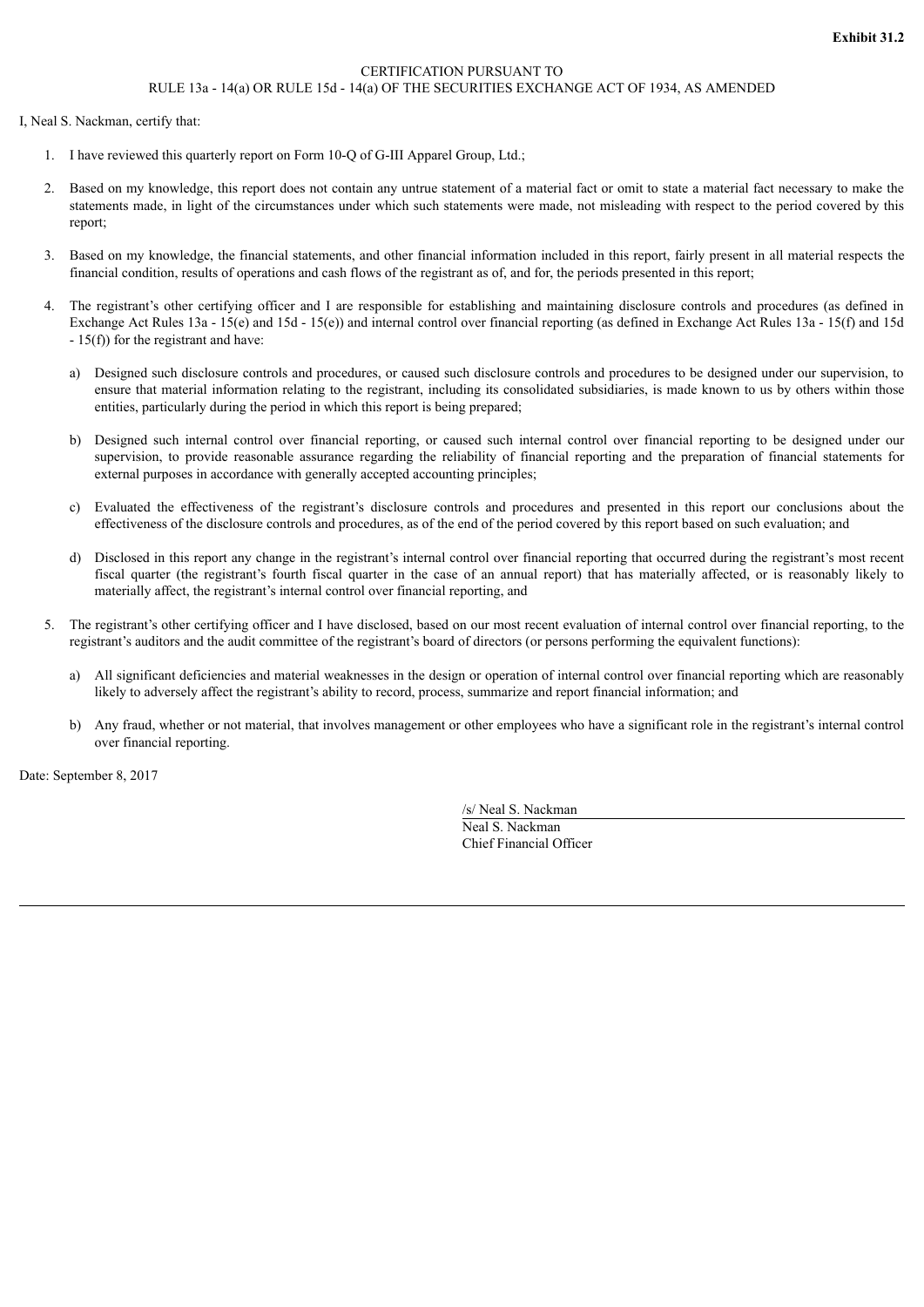#### CERTIFICATION PURSUANT TO 18 U.S.C. SECTION 1350, AS ADOPTED PURSUANT TO SECTION 906 OF THE SARBANES-OXLEY ACT OF 2002

<span id="page-26-0"></span>In connection with the Quarterly Report of G-III Apparel Group, Ltd. (the "Company") on Form 10-Q for the quarterly period ended July 31, 2017, as filed with the Securities and Exchange Commission (the "Report"), I, Morris Goldfarb, Chief Executive Officer of the Company, hereby certify that, to my knowledge, (a) the Report fully complies with the requirements of Section 13(a) or 15(d) of the Securities Exchange Act of 1934 and (b) the information contained in the Report fairly presents, in all material respects, the financial condition and results of operations of the Company.

> /s/ Morris Goldfarb Morris Goldfarb Chief Executive Officer

Date: September 8, 2017

A signed original of this written statement required by Section 906 has been provided to the Company and will be retained by the Company and furnished to the Securities and Exchange Commission or its staff upon request.